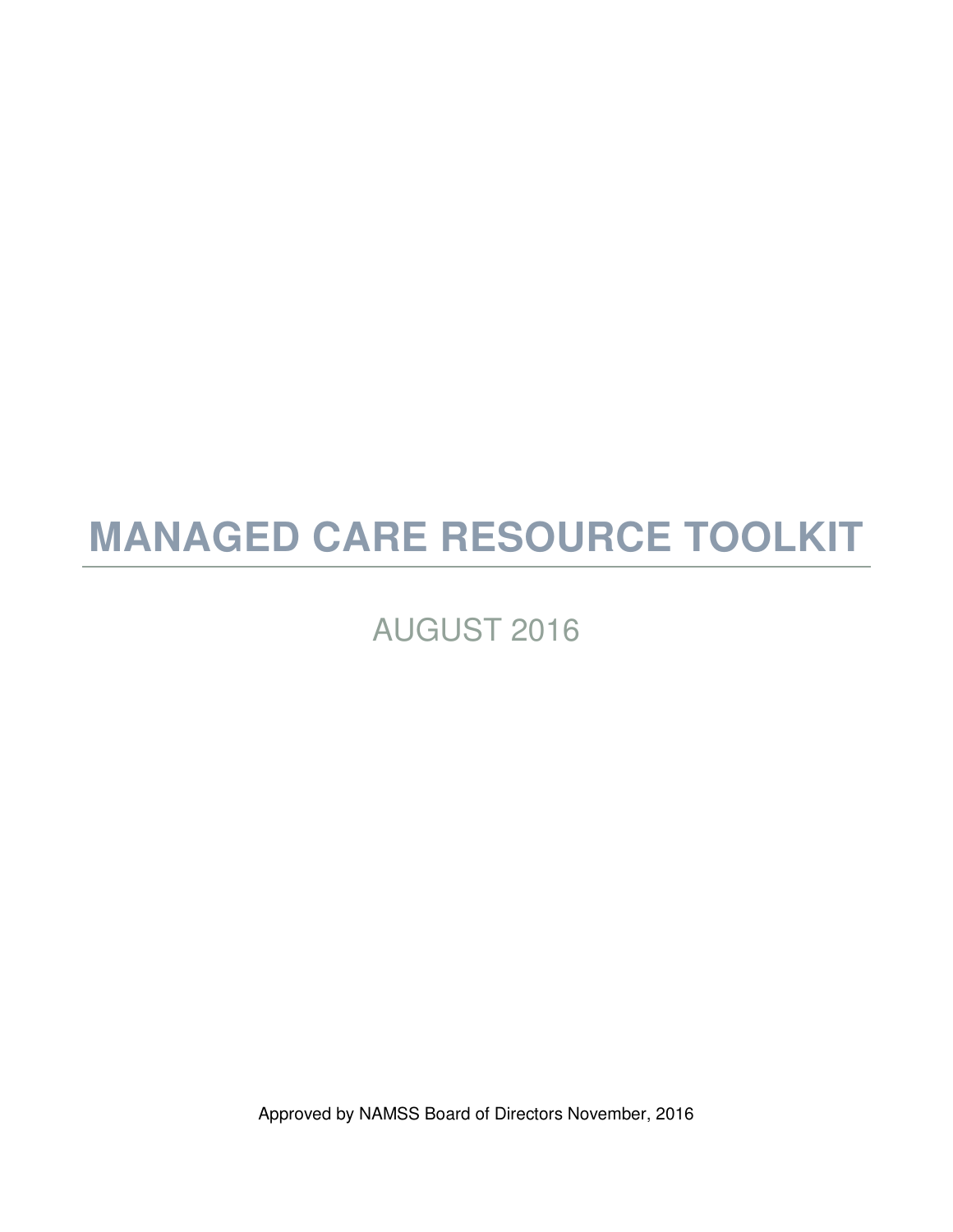

# **Table of Contents**

| Managed Care Tool to Credentialing and Primary Source Verification  6-9 |  |
|-------------------------------------------------------------------------|--|
|                                                                         |  |
|                                                                         |  |
|                                                                         |  |
|                                                                         |  |
|                                                                         |  |
|                                                                         |  |
|                                                                         |  |
|                                                                         |  |
|                                                                         |  |
|                                                                         |  |
|                                                                         |  |
|                                                                         |  |
|                                                                         |  |
|                                                                         |  |
|                                                                         |  |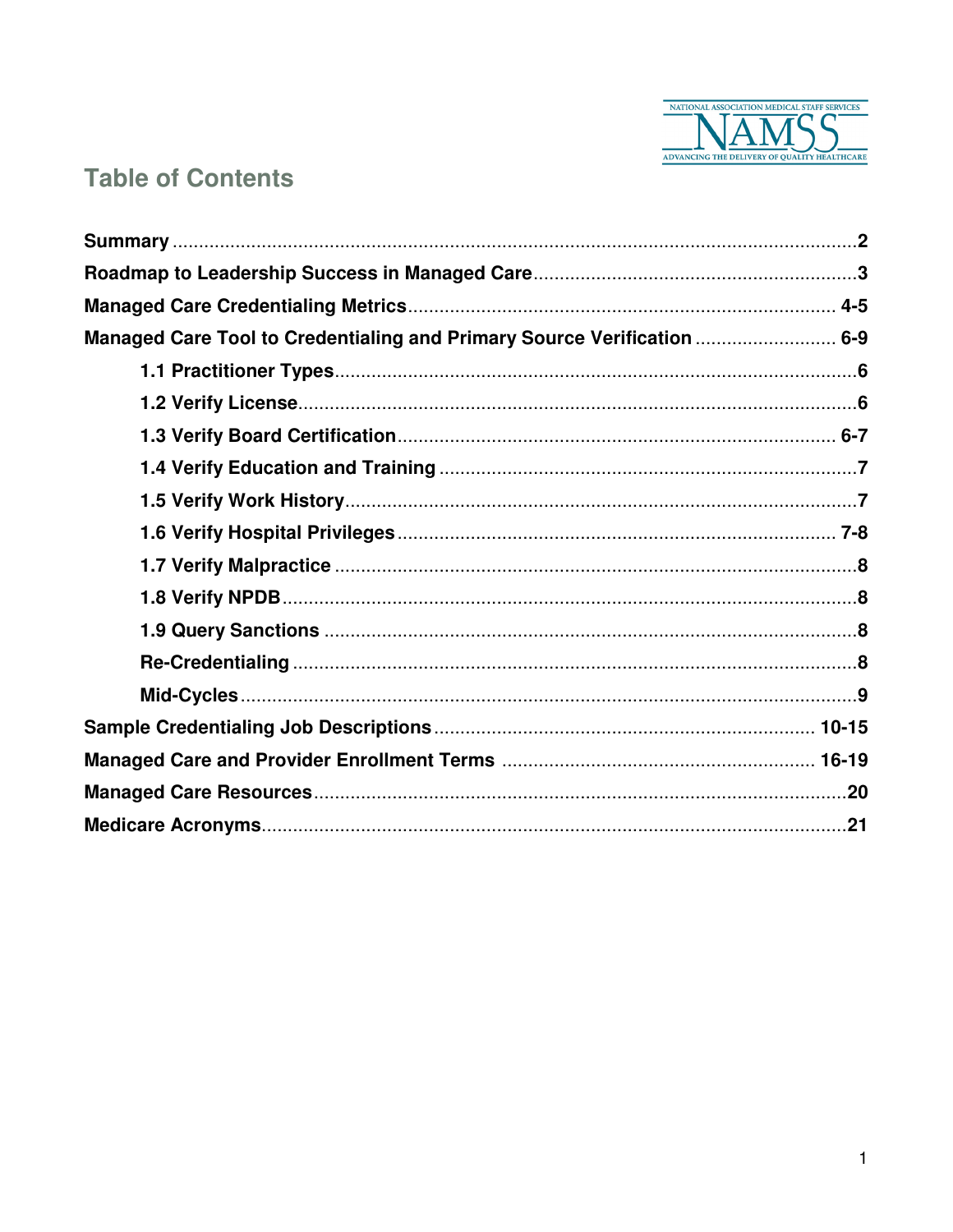### **SUMMARY**

#### **Disclaimer**

The resources and templates contained in this resource are not endorsed by any accreditation organization. Users of this toolkit should refer to the appropriate accreditation standards, local and federal regulations, and facility policies for any specific guidance. This toolkit is simply a set of guidelines to assist those using it in creating their own tools.

#### **Introduction**

The Managed Care Resource Toolkit was developed and vetted by the National Association Medical Staff Services (NAMSS) Membership Committee's Managed Care Subcommittee. The purpose of the toolkit is to provide individuals new to managed care the resources needed to succeed in the daily operations of their new environment. In this toolkit, individuals will find a roadmap to leadership success, credentialing metrics, resources for credentialing and primary source verification, credentialing job descriptions, and managed care definitions, resources, and acronyms. It is NAMSS' intent that this toolkit will not only be useful for individuals in managed care, but for all individuals in the profession wanting to develop a deeper understanding of the credentialing specificities required within varying healthcare environments.

#### **Acknowledgement**

The Managed Care Resource Toolkit exemplifies the hard work and dedication of the NAMSS Managed Care Subcommittee in creating and compiling valuable managed care resources.

NAMSS acknowledges the following individuals for their expertise and guidance:

Cheryl Cisneros, RN, BSM, CPCS, CPMSM Roxanne Chamberlain, MBA, FACHE, CPMSM, CPCS Tammy Davis, CPCS, CPMSM Angela Dorsey, MA Donna Ford, CPMSM Bert Gay, Jr., RN, BSN, CPMSM Sue Hastings, MAOL, CPMSM, CPCS Dustin Jackson, CPCS, CPMSM Laura Leininger, CPCS Vicki Mash, MBA, CPMSM, CPCS Nita Patterson, CPCS

#### **Contact**

NAMSS welcomes any feedback and/or suggestions on the toolkit as we continue to develop this managed care resource.

Please contact NAMSS Executive Office at info@namss.org or 202-367-1196 with any questions, concerns, feedback, or suggestions for the Managed Care Resource Toolkit.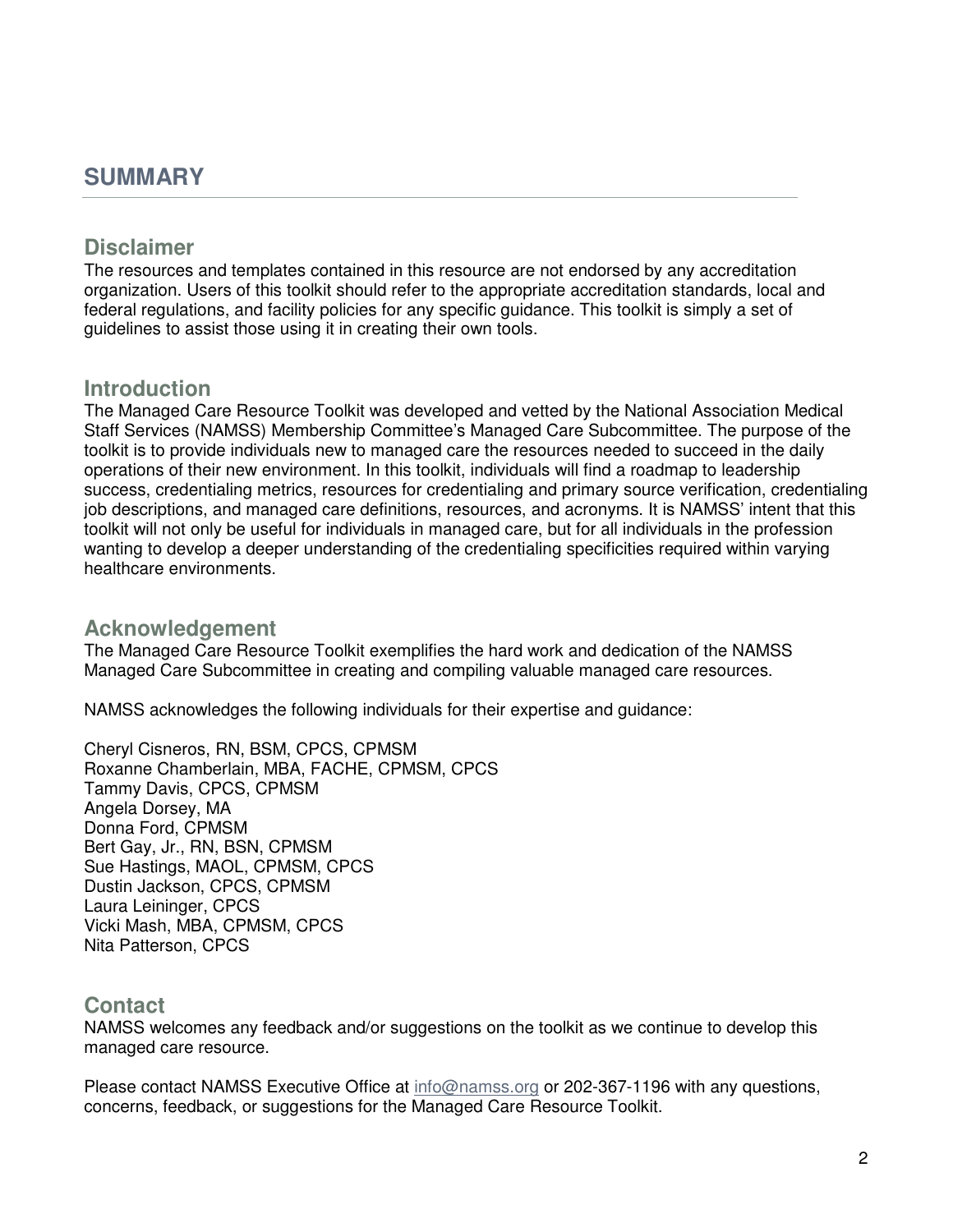# **ROAD MAP TO LEADERSHIP SUCCESS IN MANAGED CARE**

Taking a leadership role can be a daunting task. Handling new roles and responsibilities coupled with personnel management and team-building can add a significant weight to your day-to-day lives. This resource aims to help you build a strong foundation. The check-list below is meant to provide you with a "road map" to success from Day One of your leadership role. Take into consideration the following:

- √ **Have you located and reviewed your payer contract grid?**
- √ **Have you located and reviewed company policies and procedures?**
- √ **Have you discussed or reviewed your network's system goals or strategic plan?**
- √ **Initial Rounding: Set up personal one-on-one time with your team members. In your discussions, consider asking key questions, such as, "Is there anything else I can do for you?" As a follow-up, provide reports and engage with your team members in a collaborative manner to develop solutions. Identify each team member's strength(s) within the department.**
- √ **What are the existing team goals?**
- √ **Review your direct report's performance review. Identify when your direct report's next review is due.**
- √ **Arrange to meet with key departmental leaders.**
- √ **Identify your department's current tasks, reports, and projects, and the target completion date for each item.**
- $\sqrt{\phantom{a}}$  Find out when the next survey is due. Find the documents from the last survey **conducted.**
- √ **Organize your professional calendar to include standing organizational meetings, ongoing education, and NAMSS educational programs. Determine what additional education you would need.**
- √ **Set up touch-point meetings with your direct supervisor as well as your VPMM, Medical Director, Department Chair, and other key leaders.**
- √ **Identify appropriate resources such as regulatory body standards (i.e. NCQA, URAC, AAAHC).**

The first three to six months is all about understanding the organization's culture and processes. We often want to jump in and provide solutions, but we encourage the art of listening and observation. The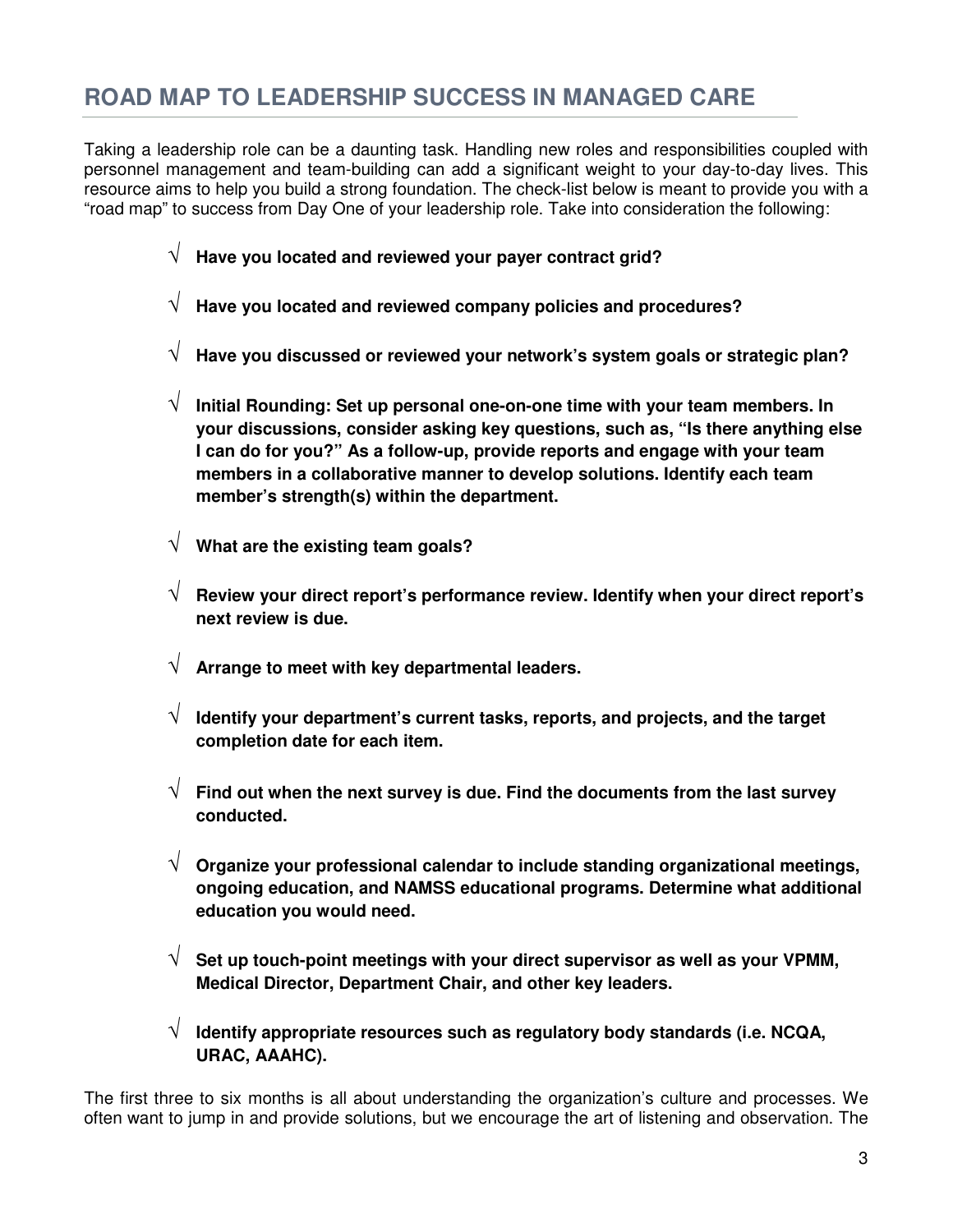best leaders who see an opportunity for improvement are those who empower their team members to see and create the vision together**.** 

## **MANAGED CARE CREDENTIALING METRICS**

\*Align your metrics with regulatory body requirements and your organization's policy and procedure.

| <b>Establish Department Turn-Around</b> | Upon deeming an application to be complete, all required                                                                                                                                                 |  |
|-----------------------------------------|----------------------------------------------------------------------------------------------------------------------------------------------------------------------------------------------------------|--|
| <b>Time</b>                             | verifications are to be completed within 30 days of receipt.                                                                                                                                             |  |
| <b>Completed Application</b>            | Application review to be completed within seven (7) days of<br>receipt.<br>The provider will be allowed three (3) days for required<br>elements. If not received, application returned as<br>incomplete. |  |
| Scanning                                | Verifications and required documents are scanned, and the<br>database updated within three (3) business days of receipt.                                                                                 |  |
| <b>Expiration Management</b>            | Faxed notices sent:                                                                                                                                                                                      |  |
| (Professional License, Malpractice      | 60 days prior to expiration                                                                                                                                                                              |  |
| Insurance, DEA, Controlled              | 30 days prior to expiration                                                                                                                                                                              |  |
| Substance if required by state, Board   | $\bullet$                                                                                                                                                                                                |  |
| Certification, ACLS, BLS, CPR, Flu      | Upon expiration                                                                                                                                                                                          |  |
| Shot, etc.)                             | $\bullet$                                                                                                                                                                                                |  |
| <b>Outstanding Required Application</b> | Letter One: Send Day Seven (7)                                                                                                                                                                           |  |
| <b>Verification</b>                     | Letter Two: Send Day Fourteen (14)                                                                                                                                                                       |  |
| (Verification Requests to be sent by    | Outstanding Items Letter to Provider                                                                                                                                                                     |  |
| fax, and, in those rare instances, by   | Letter Three: Send Day Twenty-One (21)                                                                                                                                                                   |  |
| USPS)                                   | Outstanding Items Letter to Provider                                                                                                                                                                     |  |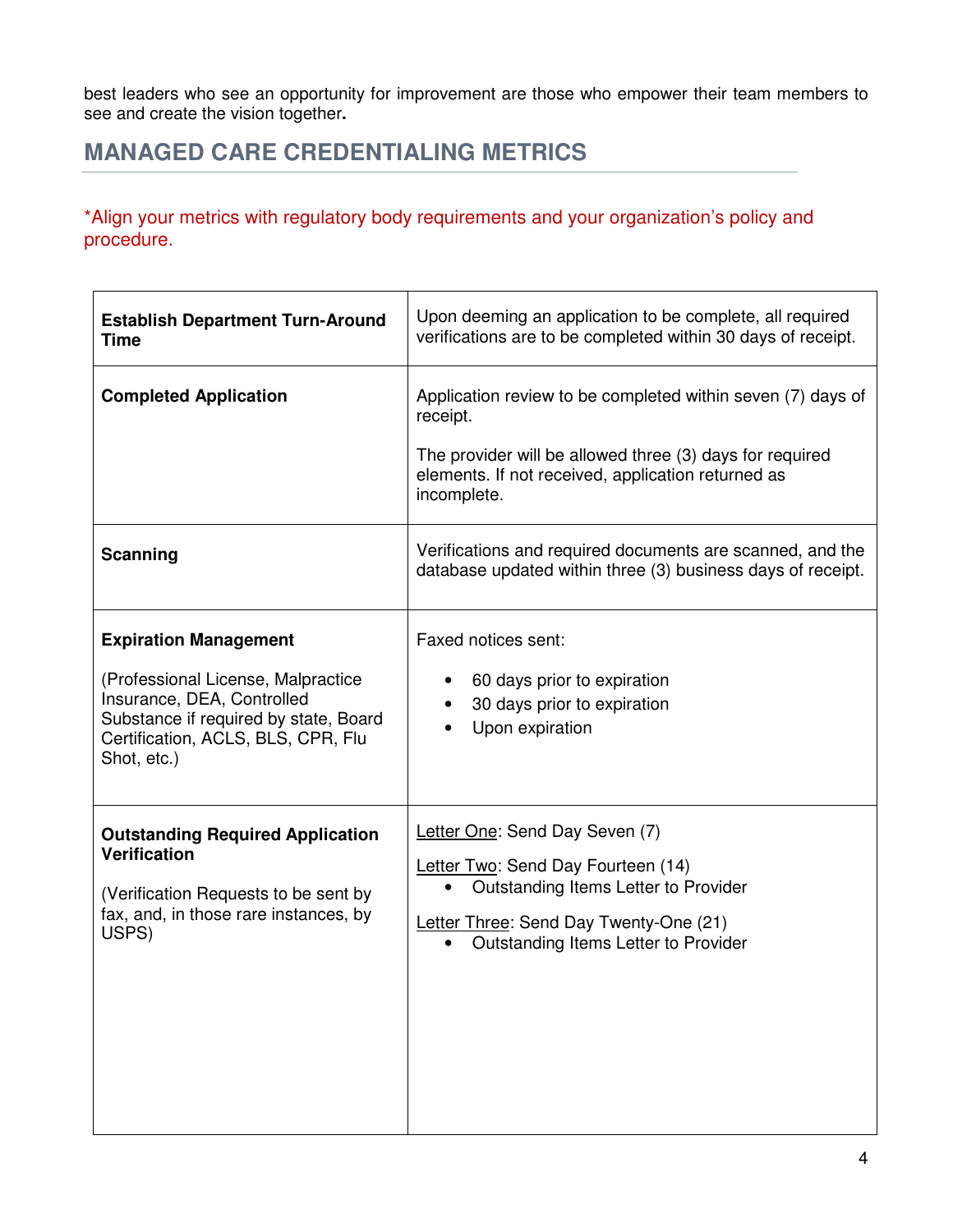| <b>Re-credentialing</b><br>(Managed Care – i.e. NCQA, URAC,<br>AAAHC)<br>Reappointment<br>(Hospital, Ambulatory Surgical Center<br>– i.e. TJC, DNV, HFAP)<br><b>Revalidation</b><br>(Medicare, Medicaid) | Practitioners due for re-credentialing or reappointment are<br>identified approximately six (6) months prior to expiration.<br>Application Sent - Due in 14 days<br>(date sent is defined by organization)<br>Reminder One Email Sent - Day 30<br>Reminder Two Email Sent - Day 45<br>Practitioners due for Medicare revalidation are identified by<br>accessing CMS website as noted below. CMS posts the<br>date the list was last refreshed.<br>https://data.cms.gov/revalidation<br>Practitioners due for Medicaid revalidation – refer to your<br>respective states(s) for dates and process.<br>It is recommended to copy the Medical Director,<br>Department Chair, and/or Leadership as designated by the<br>organization on reminder emails. |
|----------------------------------------------------------------------------------------------------------------------------------------------------------------------------------------------------------|-------------------------------------------------------------------------------------------------------------------------------------------------------------------------------------------------------------------------------------------------------------------------------------------------------------------------------------------------------------------------------------------------------------------------------------------------------------------------------------------------------------------------------------------------------------------------------------------------------------------------------------------------------------------------------------------------------------------------------------------------------|
| <b>Practitioner and/or Demographic</b><br><b>Changes</b>                                                                                                                                                 | Submitted changes to be updated in the database within<br>three (3) days of receipt.<br>NOTE: Changes requiring verification will need to be<br>completed prior to updating the database and saved as<br>noted by organization policy and procedures.                                                                                                                                                                                                                                                                                                                                                                                                                                                                                                 |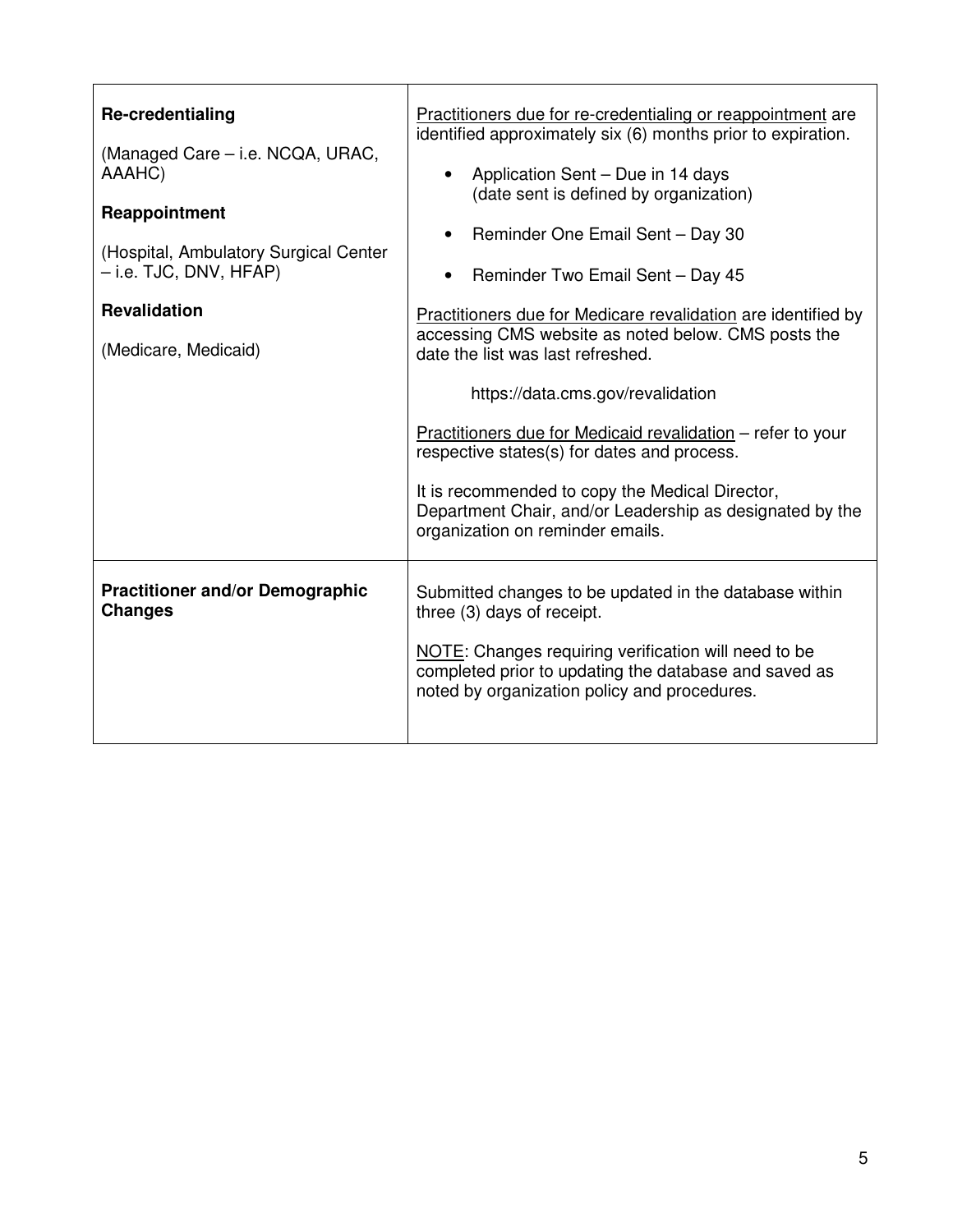#### **1.1 Practitioner Credentialing Types**

- ❖ Practitioner Types
	- o Medical Doctors (MD)
	- o Doctor of Osteopathic (DO)
	- o Oral Surgeon (DMD/DDS)
	- o Podiatrist (DPM)
	- o Independent Physical Therapist (PT)
	- o Chiropractor (DC)
	- o Fully Licensed Psychologist (PhD)
	- o Licensed Master of Social Work (LMSW)
	- o CNP (Certified Nurse Practitioner)
	- o CNM (Certified Nurse Midwife)
	- o Certified Registered Nurse Anesthetists (CRNA)
	- o Occupational Therapist (OT)
	- o Optometrist (OD)
	- o Audiologist (AUD)
	- o Licensed Professional Counselors (LPC)

#### **1.2 Verify License**

- **Verify State License** All practitioners must have an active State license without restriction in [state] and all bordering states [list bordering states]. A state license can be found on the [state] medical board] website either by first and last name, or by using the active State license on record with CAQH.
	- o Link to State Medical Board: [http://www.fsmb.org/state-medical-boards/contacts]
- **Verify DEA License** If a practitioner holds a Drug Enforcement Certificate (DEA), it must be active in [state] and all border states where the practitioner sees members. We cannot accept an out-of-state DEA license. If a practitioner does not have a DEA license, you must find out who writes their prescriptions and verify that they are currently participating with the same networks as the practitioner being credentialed.
	- o Link to DEA: http://www.deanumber.com/ or https://dea.ntis.gov/
- **Verify CSL/CDL License** If a practitioner holds a Controlled Substance license (CSL/CDL), it must be active without restrictions in [state] and all bordering states [list bordering states].
	- o Link to State Medical Board: [https://www.deadiversion.usdoj.gov/drugreg/statebrd.htm]

#### **1.3 Verify Board Certification**

- Practitioners must hold current Board Certification in applicable specialty and be primary source verified within 180 days of Credentialing Committee date. If the practitioner does not have a recognized Board Certification, they will be denied.
- Practitioner types are: MD, DO, DPM, DMD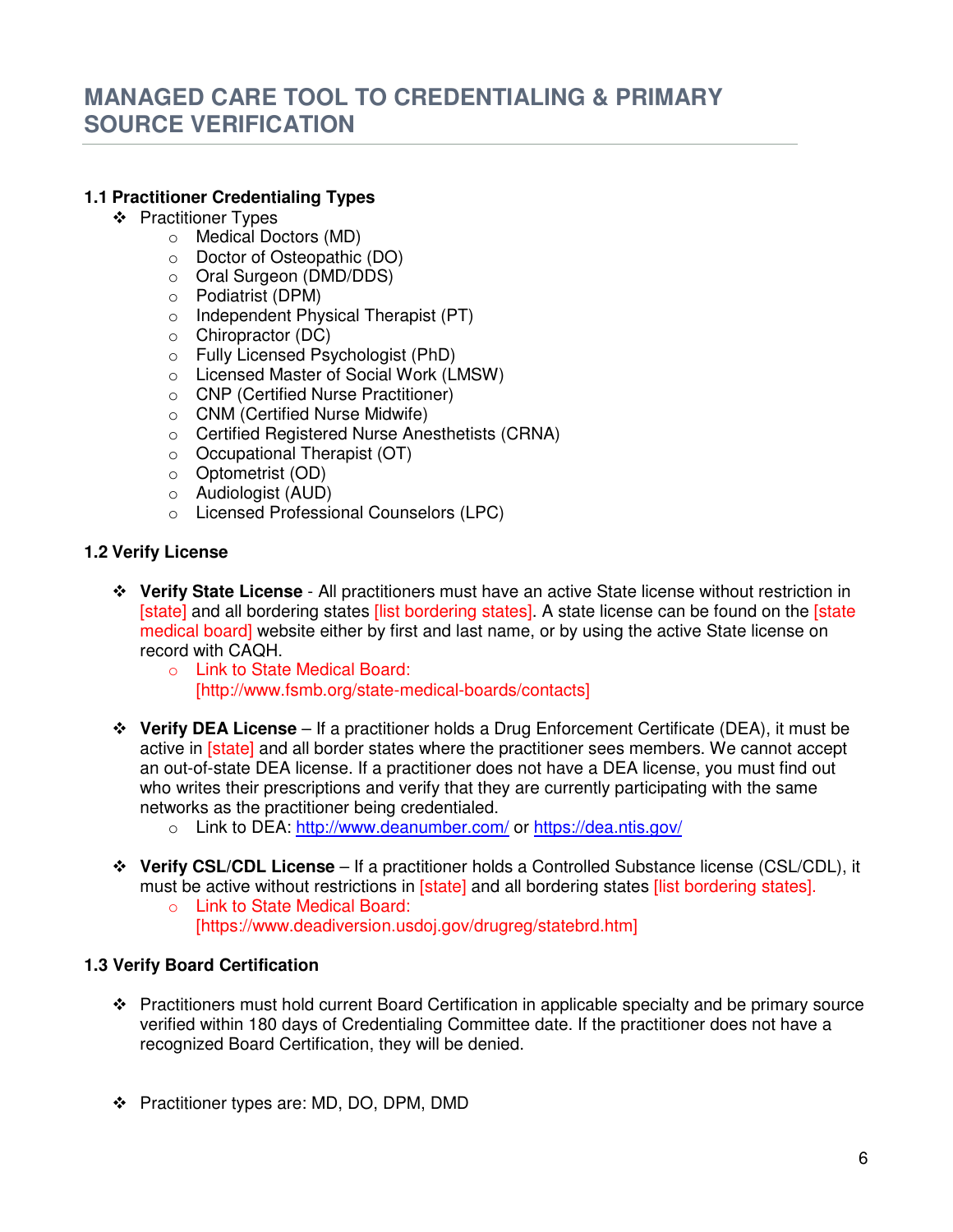- o Examples of Allied Specialty types are Certified Nurse Practitioner (CNP), Certified Nurse Midwife (CNM), and Certified Registered Nurse Anesthetist (CRNA).
- Web sites used to verify Board Certification:
	- o **Certifacts** (https://www.certifacts.org/DC/Login.aspx)
		- Board Certifications for MDs and DOs
	- o **AOA** (https://www.doprofiles.org/)
		- **Board Certification for DOs Only**
	- o **ABFAS** (https://www.abfas.org/)
		- -Board Certification for Podiatrists Only
	- o **ABPM** (https://www.abpmed.org/)
		- **Board Certification for Podiatrists Only**
	- o **AMCB** (https://ams.amcbmidwife.org/amcbssa/f?p=AMCBSSA:17800)
		- **-** Certification for Nurse Midwife
	- o **AANA** (https://portal.nbcrna.com/credential-verification)
		- **EXEC** Certification for Nurse Anesthetists
	- o **ANCC** (http://www.nursecredentialing.org/certification/verifycertification)
		- **EXEC** Certification for Nurse Practitioners

#### **1.4 Verify Education and Training**

- **Primary source verification of the highest level of education/training in the applicable specialty** must be obtained for practitioners within 180 days of credentialing for all practitioners who are not board certified and board eligible.
- \* MDs and DOs primary source verification may be obtained from the AMA website. o **AMA** (https://profiles.ama-assn.org/amaprofiles/)
- DOs primary source verification may be obtained from the AOA website.
	- o **AOA** (https://www.doprofiles.org/)
		- **Board Certification for DOs Only**
- \* If you are unable to obtain primary source verification from AMA or AOA, you must contact the school/hospital where the practitioner completed their training.

#### **1.5 Work History**

- Five-year work history verification is required for initial practitioners only. Work history can be compared to what is found on CAQH.
- $\div$  Gaps in the work history require an explanation:
	- $\circ$  Gaps six (6) months to one (1) year require a verbal explanation.
	- $\circ$  Gaps greater than one (1) year require a written explanation.

#### **1.6 Verify Hospital Privileges**

- **Verify Hospital Privileges** Hospital privileges on file with CAQH must be primary sourceverified. This can be done by checking the current hospital rosters on file, sending a letter to the hospital(s), and/or requesting verbal confirmation from the hospital verifying privileges.
- **Verify Admitting Arrangements** If a practitioner does not have hospital privileges, you must call and ask what the admitting arrangements are.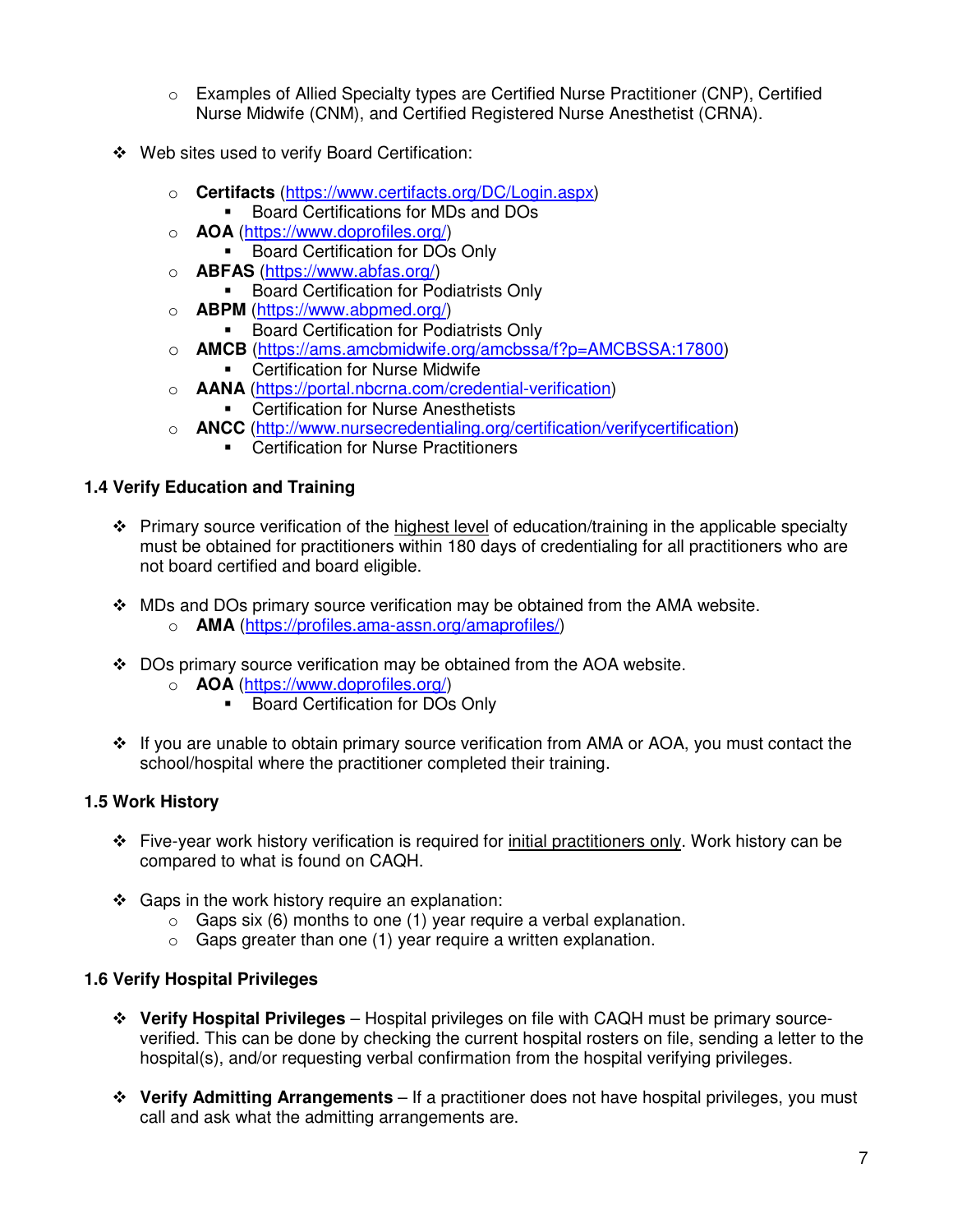- $\circ$  i.e., Do you have a practitioner who will admit for you? Emergency Room is acceptable if you know to which hospital they will send their patients.
- Certain practitioner types are not required to have hospital privileges: DPM, DMD/DDS-Oral Surgery, or MD/DO-Allergy/Immunology, Anesthesiology, Dermatology, Pathology, Radiology, Psychiatry, Ophthalmology, Emergency Medicine, Independent Physical Therapists.
- Allied Practitioners are not required to have admitting privileges, regardless of how they answer the question, "Do you have hospital privileges?"

#### **1.7 Verify Professional Liability Insurance**

- Verifying Professional Liability Insurance must be done for all practitioner types.
- Professional Liability Insurance should be listed on the practitioner's CAQH application. All practitioners must have the specified minimum aggregate amount in keeping with organization's policy and procedures.
- Primary source verification of Professional Liability Insurance is completed in keeping with organization's policy and procedures.

#### **1.8 Verify NPDB**

- The National Provider Data Bank (NPDB) and Healthcare Integrity and Protection Data Bank (HIPDB) are now one system that queries practitioners and organizational providers.
	- o NPDB must be queried for **all** practitioners.
		- **NPDB** (http://www.npdb.hrsa.gov/)

#### **1.9 Query Sanctions**

- Sanction Screening single and batch searches of employees, medical staff, physicians, contractors, vendors and businesses against federal and state databases.
	- o **Sanction Screening Services (S3)** 
		- o (https://www.complianceresource.com/products/sanction-screening-services/)
	- o **Medicare Opt-Out (all practitioners and facilities must be queried)** o (https://data.cms.gov/dataset/Opt-Out-Affidavits/7yuw-754z)

#### **Re-Credentialing**

- Re-credentialing is a credentialing workflow where an existing credentialing cycle exists as active. Re-credentialing occurs every three (3) years and must be done within the required 36 month timeline.
- $\cdot \cdot$  The re-credentialing workflow is comprised of the same core tasks as the Initial Practitioner Credentialing workflow, the Categorization/Issue sheet, plus an additional Record Practitioner Performance task (performed by Quality Management staff) and Utilization review criteria.
- $\cdot \cdot$  Medicare providers must revalidate their enrollment record information every three (3) or five (5) years. CMS sets every provider's revalidation due date at the end of a month and posts the upcoming six (6) months online. A due date of 'TBD' means that CMS has not set the date yet. It is recommended the verification of the practitioner's Medicare revalidation be completed as part of the onboarding process.
	- o (https://data.cms.gov/revalidation)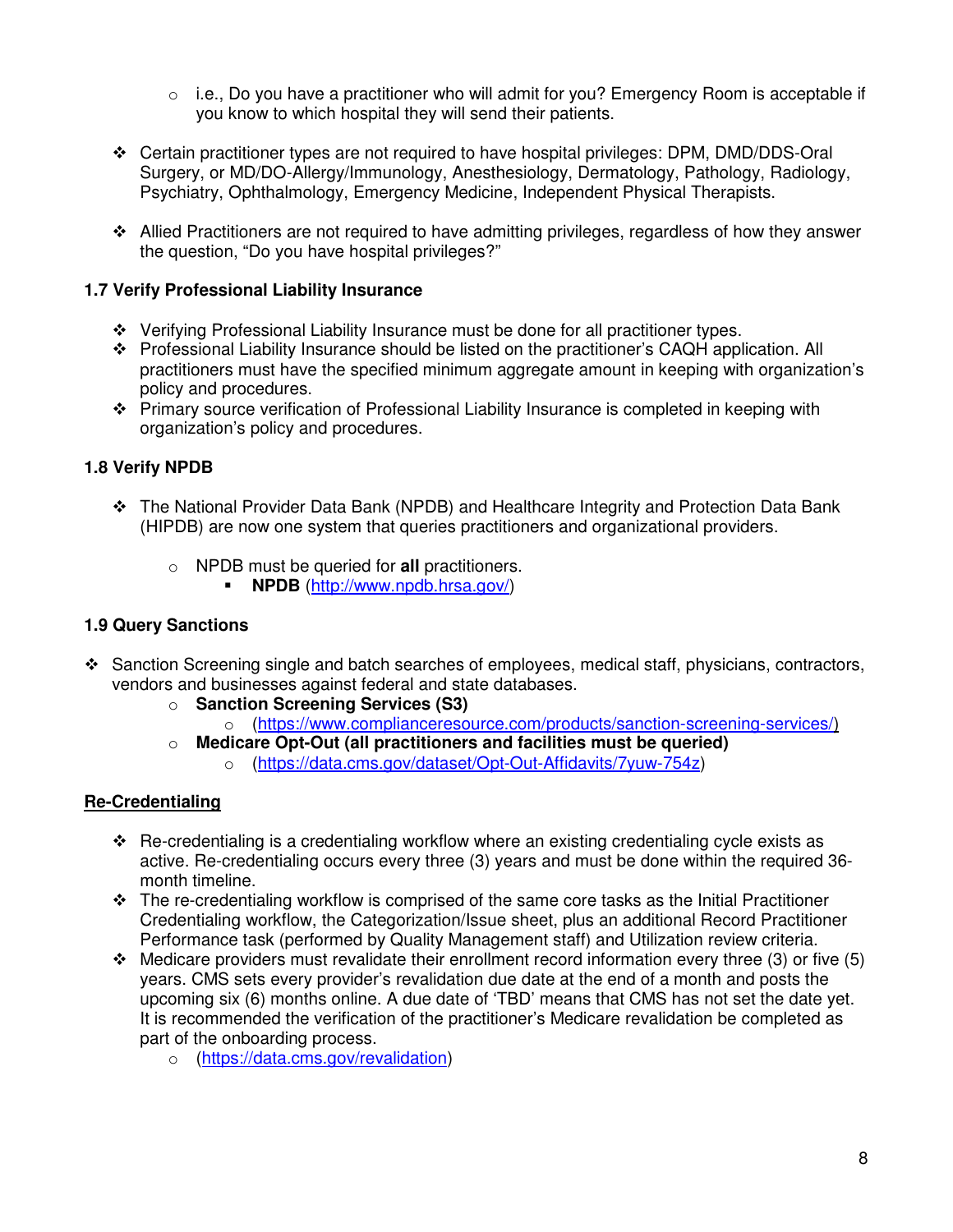#### **Mid Cycles:**

- A mid-cycle workflow is initiated when one of the core tasks from the Initial Credentialing process (e.g., update Education and Training, Specialty, Hospital Affiliations, etc.) needs to be updated within an active credentialing cycle (before re-credentialing is due).
- Users are able to manually initiate system tasks necessary for updating.

NOTE: Credentialing guidelines and verifications will need to be aligned with regulatory body requirements, organization's policy and procedure.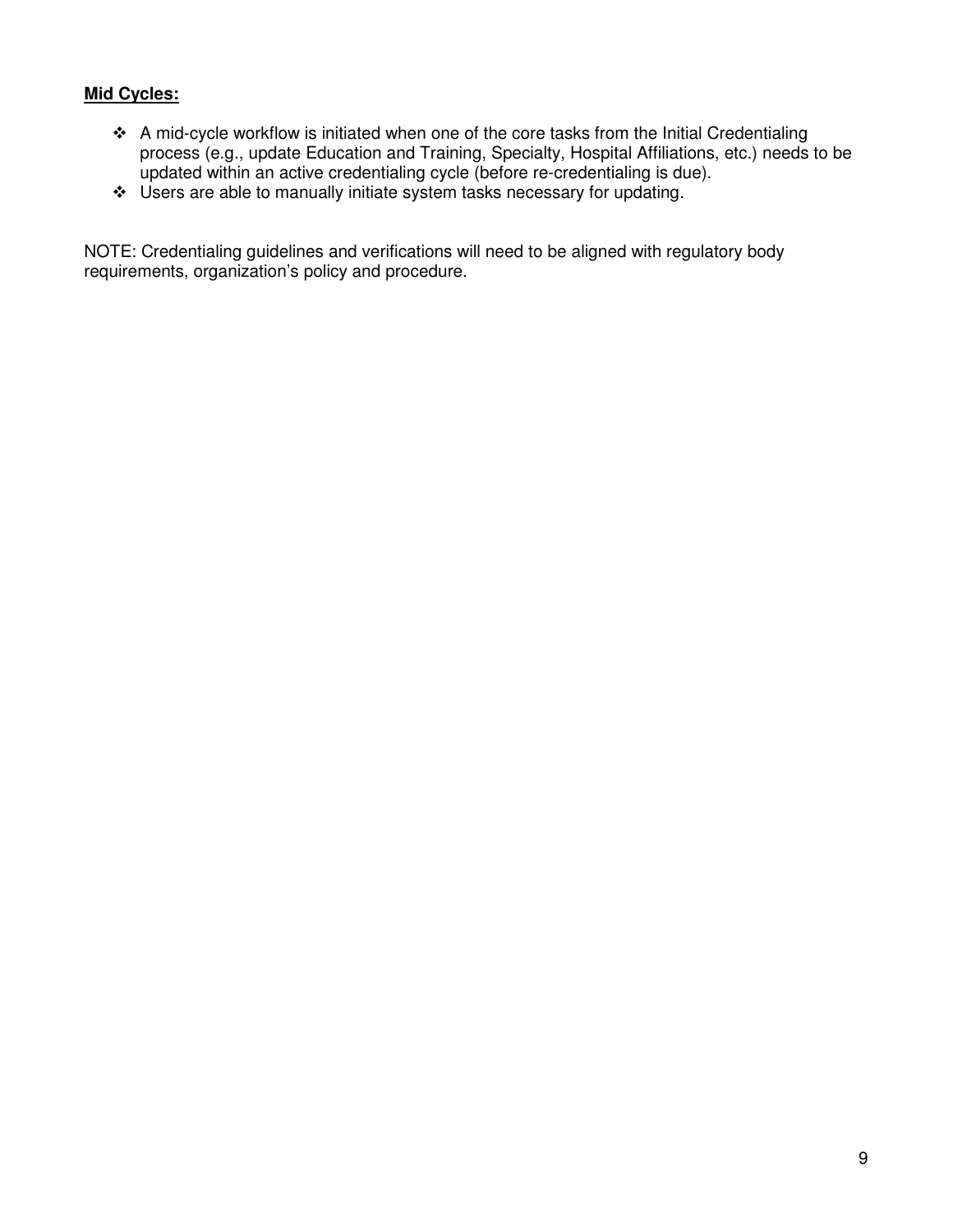### **Credentialing Specialist**

#### **KEY RELATIONSHIPS:**

Reports to: Supervises: Other Key Relationships:

#### **POSITION PURPOSE:**

Responsible for performing credentialing activities to ensure that [Employer] has a provider network of the highest quality. [Position should reference alignment with mission, values of the organization.]

#### **PRINCIPAL DUTIES:**

Essential Functions:

- Responsible for the timely processing and tracking of credentialing files.
- Review credentialing files for accuracy and completeness. Performs primary source verification of practitioner credentials based on the policies and procedures of [Company Name] and the federal and state regulatory agencies and accrediting bodies. [Provide a list of federal and state regulatory agencies and accrediting bodies to abide by for policies and procedures. Include in the list the National Committee for Quality Assurance (NCQA) and Centers for Medicare & Medicaid Services (CMS).]
- Monitor and assist further investigations as deemed necessary during the credentialing process by document evaluation, primary source verifications, or as requested by [Company Name] Credentials Committee and Credentials Committee Chair.
- Prepare initial credentialing and re-credentialing files for the Medical Director and/or the Credentials Committee.
- Works closely with [Department(s) i.e. Provider Contracting and Provider Data Services] to ensure the credentialing application process is efficient and meets established turnaround times.
- Responsible for expirable tracking to ensure all licensing, professional liability, and verifications are current at the time of Committee decision.
- Attend monthly Credentialing Committee meetings, and act on the decisions of the Committee.
- Attend and participate in departmental team meetings.
- Maintain confidential credentialing files and electronic credentialing database.
- Participate in credentialing team quality audits.
- Participate in the development and implementation of departmental policies, procedures, forms, etc.
- Perform site visits as necessary or requested.
- Ability to report to work on time and work the days scheduled is essential to this position.

#### OTHER FUNCTIONS:

• Other duties as assigned.

#### **QUALIFICATIONS:**

#### **Education:**

• High School diploma or equivalent required. Associate's degree preferred.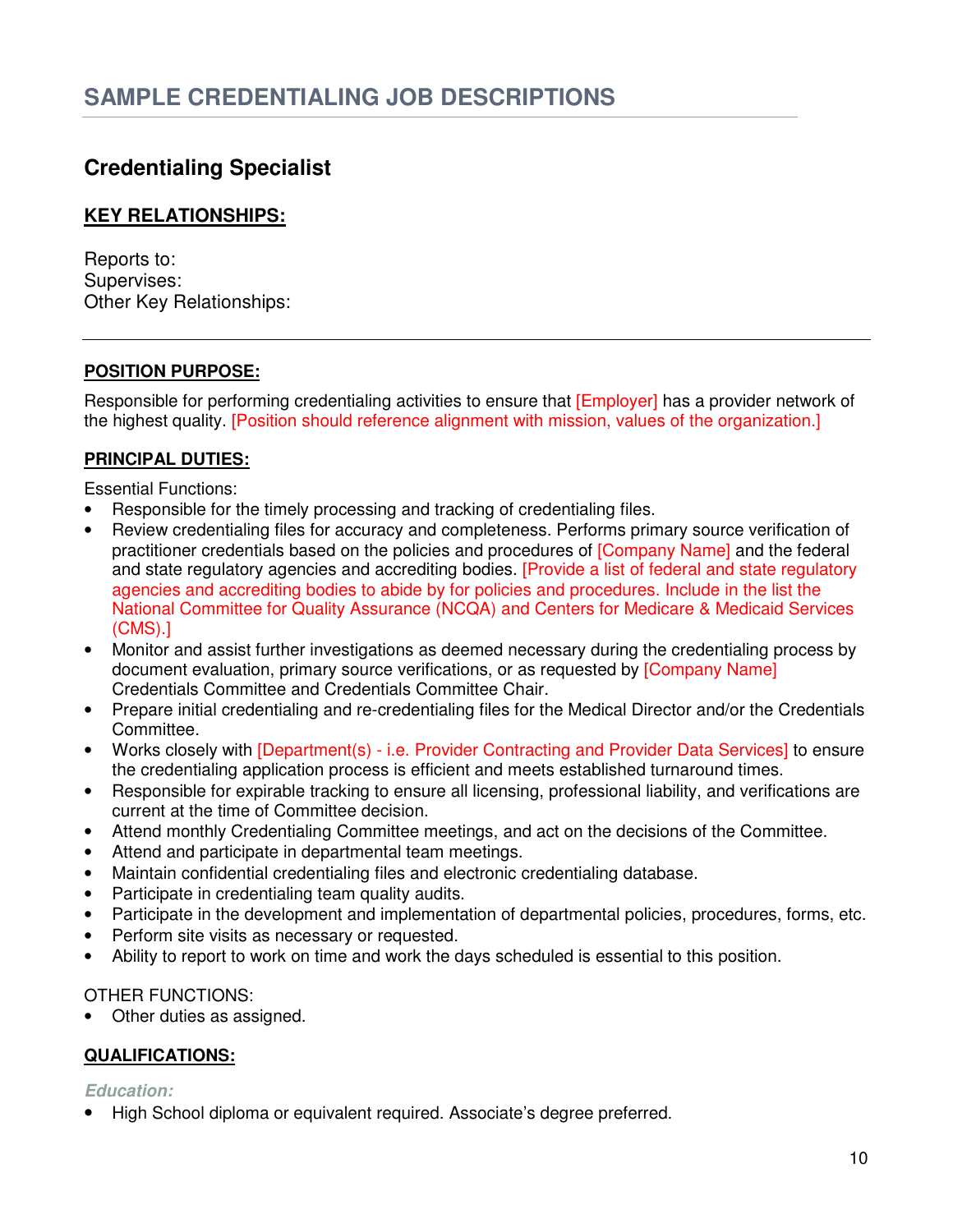• Certified Provider Credentialing Specialist (CPCS) or Certified Professional Medical Services Management (CPMSM) preferred. If not certified, must obtain certification within one year of reaching eligibility.

#### **Prior Related Experience:**

• Minimum three (3) years' experience in a healthcare delivery environment or one (1) to two (2) years in credentialing activities.

#### Employment Eligibility:

The candidate has not been sanctioned or excluded from participation in federal or state healthcare programs by a federal or state law enforcement, regulatory, or licensing agency.

#### Knowledge, Skills, and Abilities:

- Good oral and written communication skills.
- Ability to meet scheduled deadlines with minimal supervision.
- Strong organizational skills and accurate work results.
- Ability to maintain a professional demeanor and confidentiality.
- Knowledge of CMS, NCQA, State and Federal regulations related to health plan credentialing activities.
- Detail-oriented.
- Accomplish responsibilities accurately and expeditiously.
- Ability to multitask and deal with complexity on a frequent basis.
- Flexible, team player.
- Self-starter and self-motivated, functions independently with minimal direction.
- Proficient in Word, Excel, and web-based credentialing software.
- Must be able to work with a variety of people and under varying circumstances.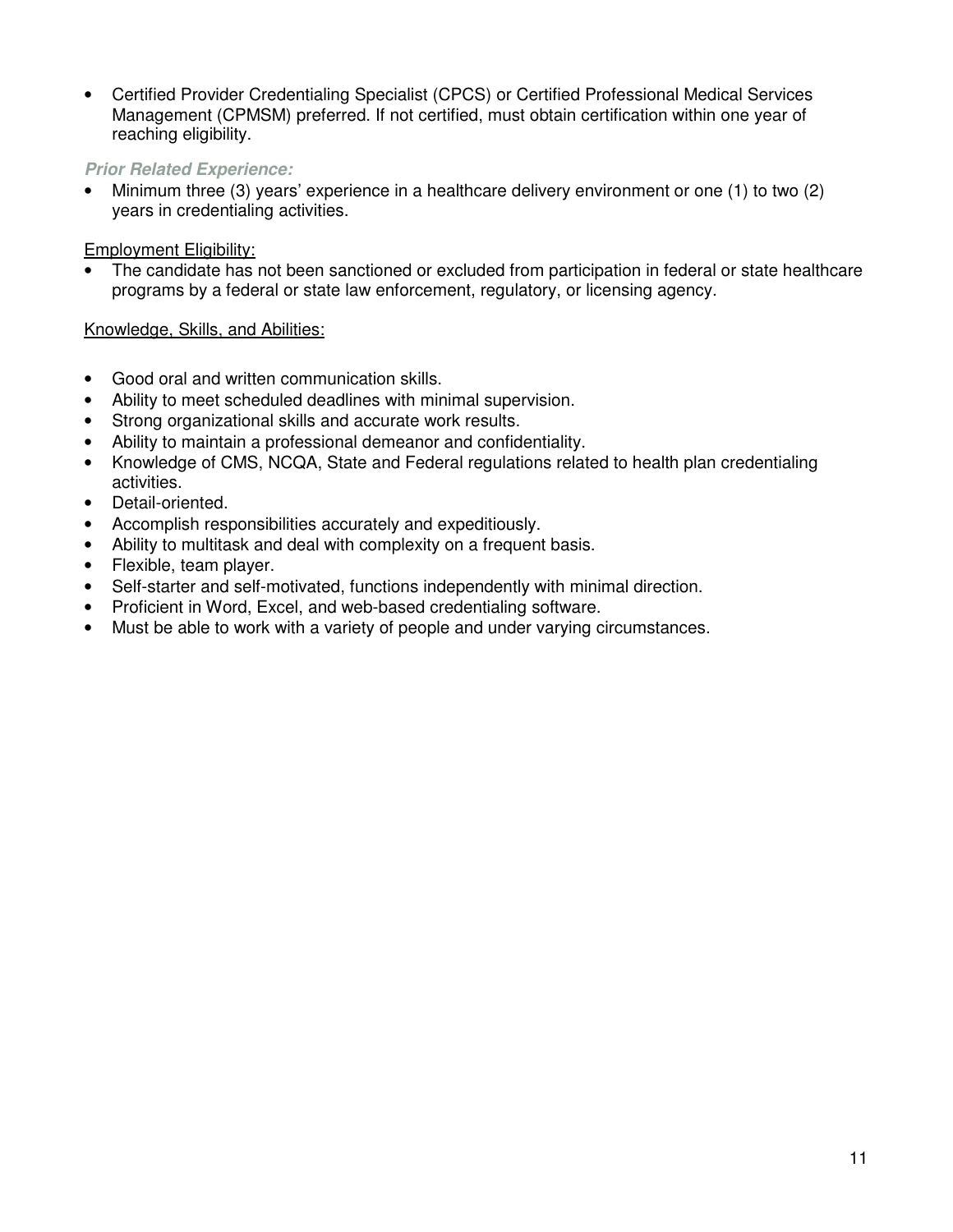# **Credentialing Coordinator**

#### **KEY RELATIONSHIPS:**

Reports to: Supervises: Other Key Relationships:

#### **POSITION PURPOSE:**

Responsible for performing credentialing activities to ensure that [Employer] has a provider network of the highest quality. [Position should reference alignment with mission, values of the organization.]

#### **PRINCIPAL DUTIES:**

Essential Functions:

- Responsible for the timely processing and tracking of credentialing files.
- Review credentialing files for accuracy and completeness. Performs primary source verification of practitioner credentials based on the policies and procedures of [Company Name] and the federal and state regulatory agencies and accrediting bodies. [Provide a list of federal and state regulatory agencies and accrediting bodies to abide by for policies and procedures. Include in the list the National Committee for Quality Assurance (NCQA) and Centers for Medicare & Medicaid Services (CMS).]
- Monitor and assist further investigations as deemed necessary during the credentialing process by document evaluation, primary source verifications or as requested by [Company Name] Credentials Committee Chair or Medical Director.
- Prepare initial credentialing and re-credentialing files for the Medical Director and/or the [Company Name] Credentials Committee.
- Ability to complete a minimum of  $\left[\frac{\mu}{\mu}\right]$  practitioner and/or facility files per month and meet the departmental performance target.
- Works closely with [Department(s) i.e. Provider Contracting and Provider Data Services] to ensure the credentialing application process is efficient and meets established turnaround times.
- Attend monthly Credentialing Committee meetings and act on the decisions of the committee regarding files processed.
- Participate in preparation of payer delegated credentialing audits as required by NCQA.
- Attend and participate in staff meetings.
- Maintain confidential credentialing files and electronic credentialing database.
- Participate in credentialing team quality audits.
- Participate in the development and implementation of departmental policies, procedures, forms, etc.
- Perform site visits as necessary or requested.
- Ability to report to work on time and work the days scheduled is essential to this position.

#### OTHER FUNCTIONS:

• Other duties as assigned.

#### **QUALIFICATIONS:**

**Education:**

• High School diploma or equivalent required. Associate's degree preferred.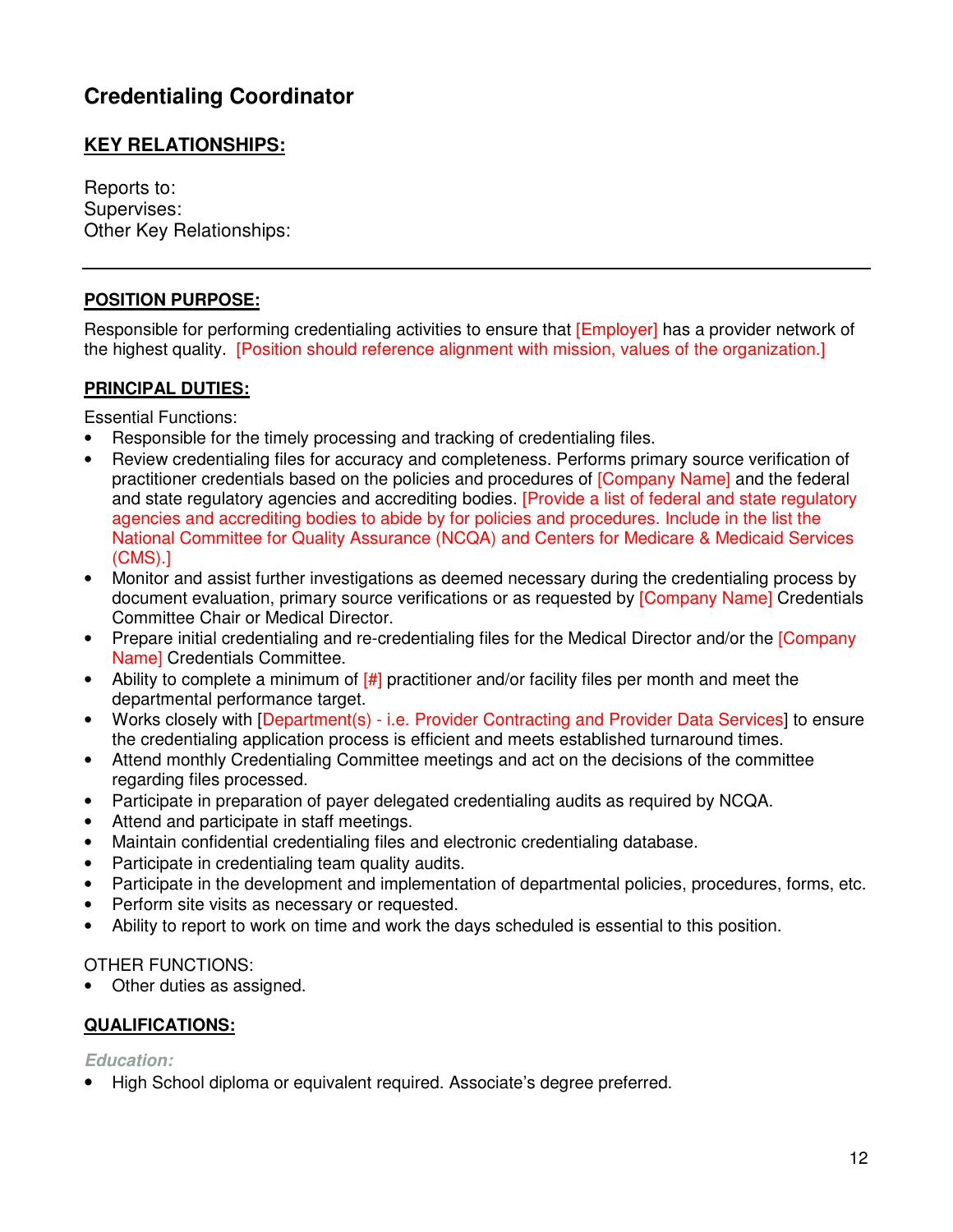• Certified Provider Credentialing Specialist (CPCS) or Certified Professional Medical Services Management (CPMSM) preferred. If not certified, must obtain certification within one year of hire date.

#### **Prior Related Experience:**

• Minimum four (4) years' experience in a healthcare delivery environment or three (3) years in credentialing activities.

#### Employment Eligibility:

The candidate has not been sanctioned or excluded from participation in federal or state healthcare programs by a federal or state law enforcement, regulatory, or licensing agency.

#### Knowledge, Skills, and Abilities:

- Strong oral and written communication skills.
- Ability to meet scheduled deadlines with minimal supervision.
- Strong organizational skills and accurate work results.
- Ability to maintain a professional demeanor and confidentiality.
- Maintain knowledge of CMS, NCQA, State and Federal regulations related to health plan credentialing activities.
- Participate in preparation of payer delegated credentialing audits as required by NCQA.
- Detail oriented.
- Accomplish responsibilities accurately and expeditiously.
- Ability to multi-task and deal with complexity on a frequent basis.
- Flexible, team player.
- Self-starter and self-motivated, functions independently with minimal direction.
- Word processing and database computer skills, including Word and Visual Cactus, preferred.
- Must be able to work with a variety of people and circumstances.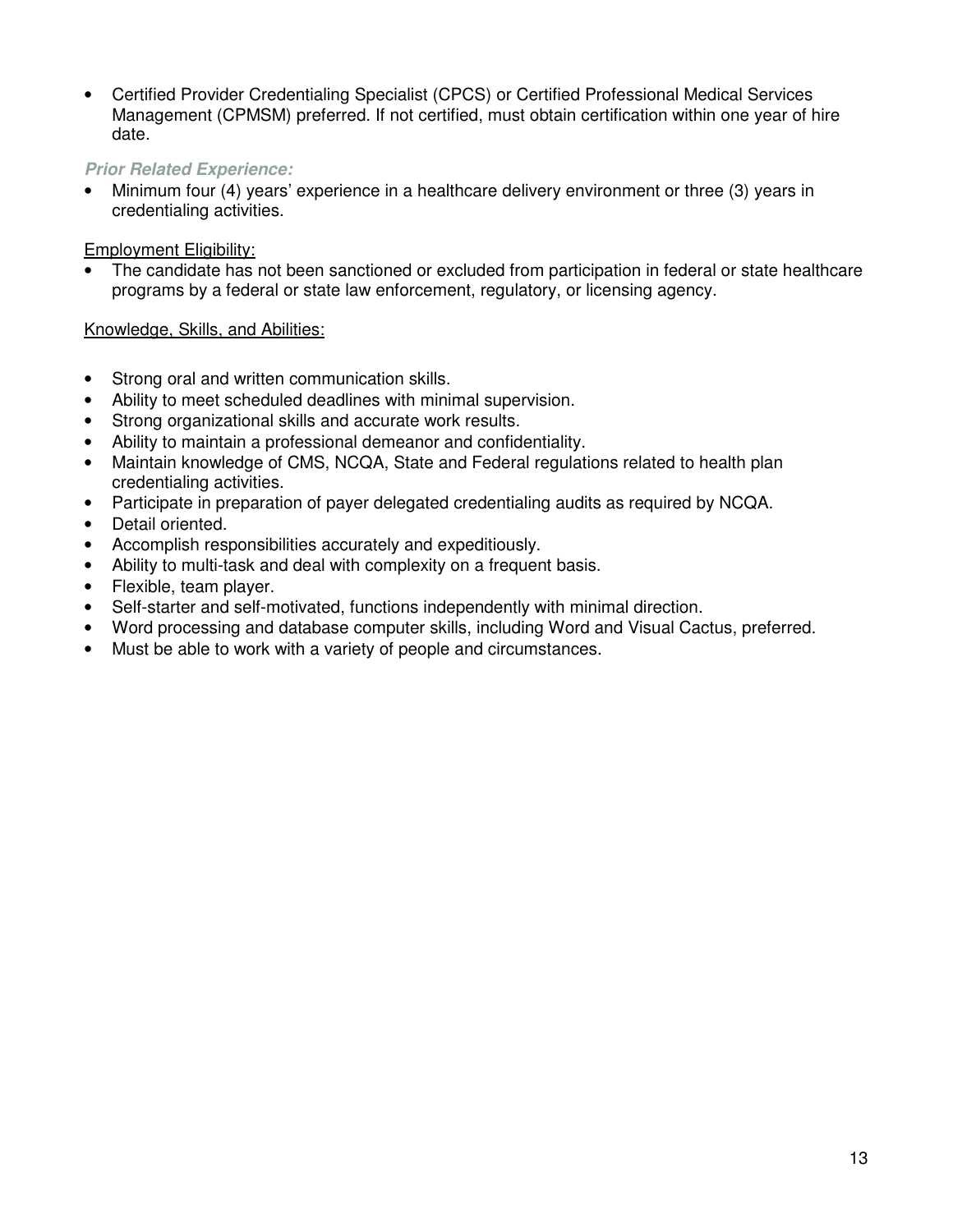# **Lead Credentialing Coordinator**

#### **KEY RELATIONSHIPS:**

Reports to: Supervises: Other Key Relationships:

#### **POSITION PURPOSE:**

Responsible for performing credentialing activities to ensure that [Company Name] has a provider network of the highest quality. [Position should reference alignment with mission, values of the organization.]

#### **PRINCIPAL DUTIES:**

Essential Functions:

- Responsible for the timely entry, processing, and tracking of credentialing files.
- Maintain confidential credentialing files and electronic credentialing database.
- Review credentialing files for accuracy and completeness. Performs primary source verification of practitioner credentials based on the policies and procedures of [Company Name] and the federal and state regulatory agencies and accrediting bodies. [Provide a list of federal and state regulatory agencies and accrediting bodies to abide by for policies and procedures. Include in the list the National Committee for Quality Assurance (NCQA) and Centers for Medicare & Medicaid Services (CMS).]
- Monitor and assist further investigations as deemed necessary during the credentialing process by document evaluation, primary source verifications or as requested by [Company Name] Credentials Committee and Credentials Committee Chair.
- Prepare initial credentialing and re-credentialing files for the Medical Director and/or the Credentials Committee.
- Ability to complete a minimum of  $\left[\frac{\mu}{\mu}\right]$  practitioner and/or facility files per month and meet the departmental performance target.
- Monitor and conduct ongoing monitoring reports as required by the accrediting and regulatory bodies.
- Work closely with Provider Contracting and Provider Data Services to ensure the credentialing application process is efficient and meets established turnaround times.
- Attend monthly Credentialing Committee meetings, and act on the decisions of the Committee regarding files processed.
- Responsible for preparing and overseeing the payer delegated credentialing audits as required by NCQA.
- Attend and participate in credentialing staff meetings.
- Serve as point of contact for Center and Plan staff regarding credentialing issues.
- Participate in credentialing team quality audits.
- Participate in the development and implementation of departmental policies, procedures, forms, etc.
- Perform site visits as necessary or requested.
- Ability to take a lead role in assisting with accreditation audits.
- Ability to train/orient new employees of the Credentialing Department on how to process initial, recredentialing and facility credentialing applications, and enter them into the company databases.
- Monitor and audit completed files in the Credentialing Department as well as audit 100 percent of new team member's files to ensure the employee is consistently applying NCQA/CMS credentialing guidelines while processing applications.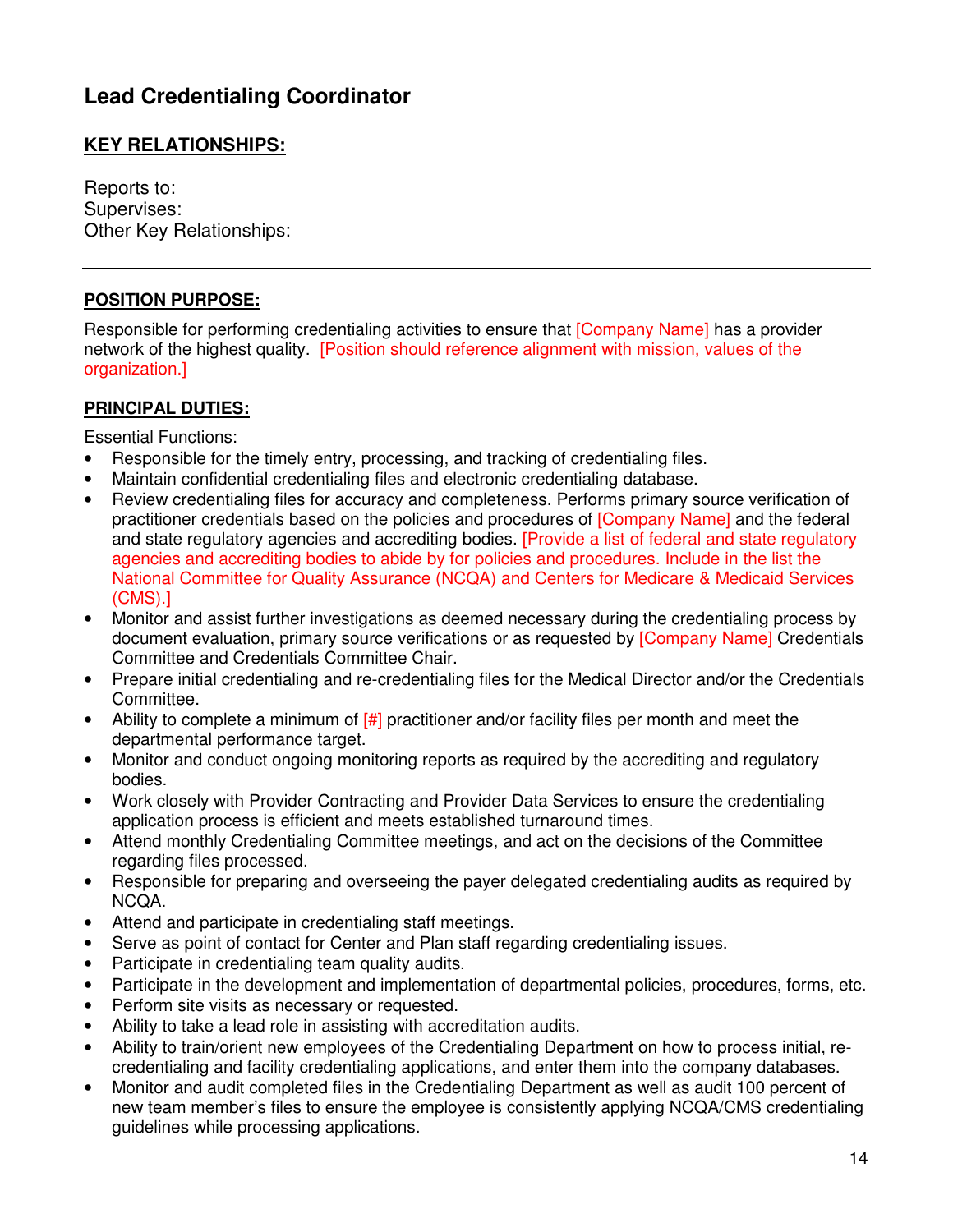• Ability to report to work on time and work the days scheduled is essential to this position.

#### OTHER FUNCTIONS:

• Other duties as assigned.

#### **QUALIFICATIONS:**

#### **Education:**

- Associate's degree required. Bachelor's degree preferred.
- Certified Provider Credentialing Specialist (CPCS) or Certified Professional Medical Services Management (CPMSM) required.

#### **Prior Related Experience:**

• Minimum seven (7) years' experience in a healthcare delivery environment, or five (5) years in credentialing activities.

#### Employment Eligibility:

The candidate has not been sanctioned or excluded from participation in federal or state healthcare programs by a federal or state law enforcement, regulatory, or licensing agency.

#### Knowledge, Skills, and Abilities:

- Strong oral and written communication skills.
- Ability to meet scheduled deadlines with minimal supervision.
- Strong organizational skills and accurate work results.
- Ability to maintain a professional demeanor and confidentiality.
- Maintain knowledge of CMS, NCQA, State and Federal regulations related to health plan credentialing activities.
- Experience in creating performance data reports and setting meeting agendas.
- Detail-oriented.
- Accomplish responsibilities accurately and expeditiously.
- Ability to multi-task and deal with complexity on a frequent basis.
- Flexible, team player.
- Self-starter and self-motivated, functions independently with minimal direction.
- Word processing and database computer skills, including Word and Visual Cactus, preferred.
- Must be able to work with a variety of people and circumstances.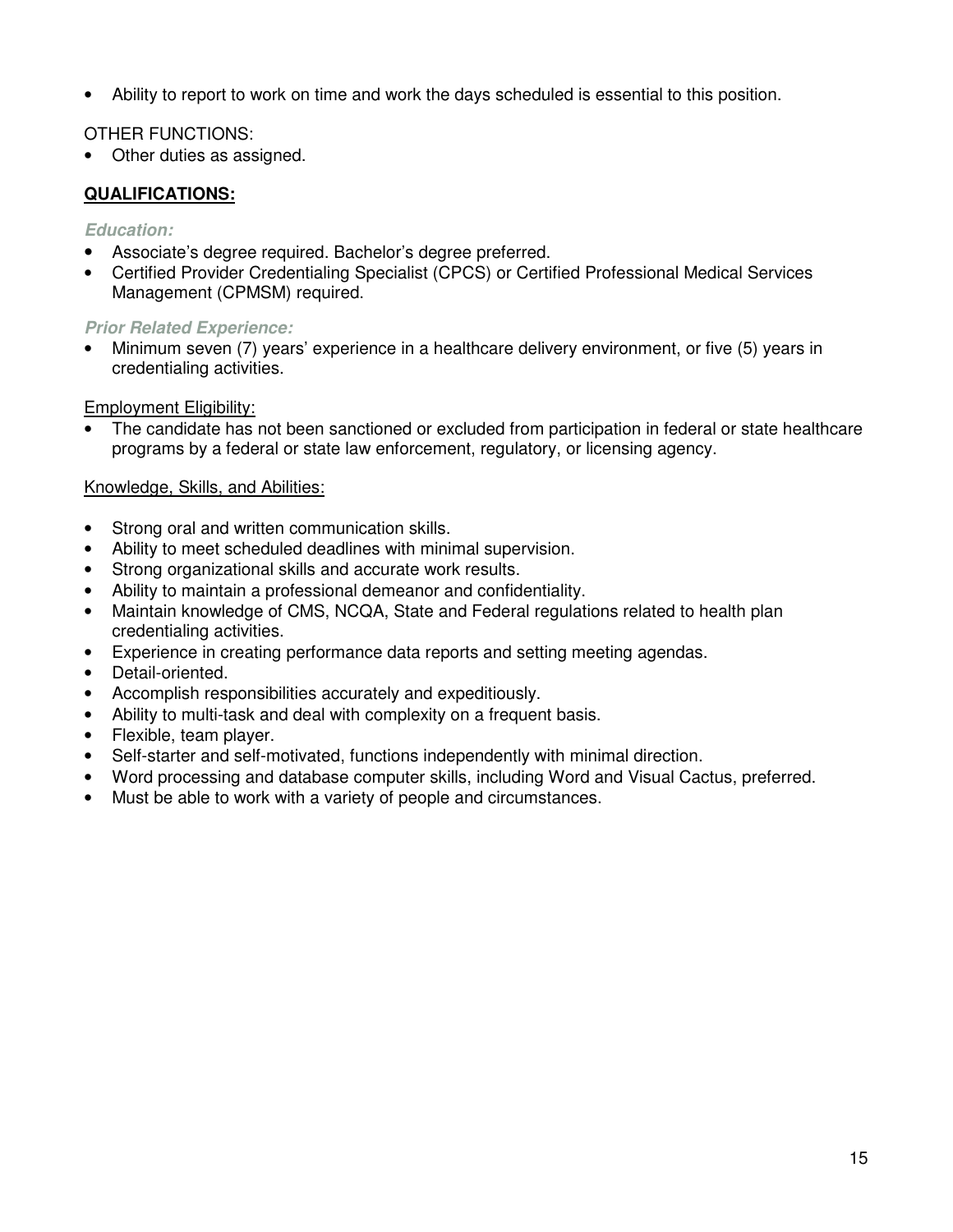# **MANAGED CARE AND PROVIDER ENROLLMENT TERMS**

| <b>Managed Care /</b><br><b>Provider Enrollment</b> | <b>Definition</b>                                                                                                                                                                                                                                                                                                                                                                                                                                                                                                                                                                                                                                                                                                                                                 |
|-----------------------------------------------------|-------------------------------------------------------------------------------------------------------------------------------------------------------------------------------------------------------------------------------------------------------------------------------------------------------------------------------------------------------------------------------------------------------------------------------------------------------------------------------------------------------------------------------------------------------------------------------------------------------------------------------------------------------------------------------------------------------------------------------------------------------------------|
| <b>Credentialing</b>                                | The process by which a healthcare organization reviews and evaluates<br>the qualifications and professional background of licensed<br>professionals and provider organizations to ensure the delivery of<br>quality care to its members.                                                                                                                                                                                                                                                                                                                                                                                                                                                                                                                          |
|                                                     |                                                                                                                                                                                                                                                                                                                                                                                                                                                                                                                                                                                                                                                                                                                                                                   |
| <b>Managed Care</b>                                 | A system of healthcare delivery that uses a planned and coordinated<br>approach to managing costs while ensuring quality services and<br>access. This approach integrates resources with financial incentives to<br>aid healthcare providers in offering services that focus on patient health<br>and safety. Healthcare providers and facilities enter into contracts with<br>managed care organizations in order to provide a range of services to<br>health plan members at reduced costs in exchange for increased<br>patient volume in keeping with state, federal, and regulatory body<br>requirements.                                                                                                                                                     |
|                                                     |                                                                                                                                                                                                                                                                                                                                                                                                                                                                                                                                                                                                                                                                                                                                                                   |
| <b>Provider Enrollment</b>                          | The process of requesting participation in a health insurance network<br>as a participating provider or supplier. Often considered as part of the<br>onboarding process, the provider enrollment process will include the<br>request to enroll and/or contract with a plan or medical group through<br>completion of required documents that may include a credentialing<br>application, enrollment forms, and other payer specific requirements.                                                                                                                                                                                                                                                                                                                 |
|                                                     |                                                                                                                                                                                                                                                                                                                                                                                                                                                                                                                                                                                                                                                                                                                                                                   |
| <b>Delegation</b>                                   | A formal process by which an organization grants another entity the<br>authority to perform certain functions on its behalf. The agreement will<br>outline the expectations of the delegating organization as well as<br>reference state, federal, and regulatory body requirements. The<br>process will include a pre-delegation evaluation and execution of an<br>agreement, contract, or Memorandum of Understanding that defines<br>the role, responsibility, accountability of delegated tasks/process, and<br>provider data reporting requirements. Regular audit of the delegated<br>tasks is completed at a prescribed time to ensure full compliance. The<br>delegating organization retains the ultimate responsibility for all<br>delegated functions. |
|                                                     | Policies are principles, rules, and guidelines formulated and adopted by                                                                                                                                                                                                                                                                                                                                                                                                                                                                                                                                                                                                                                                                                          |
| <b>Policies &amp; Procedures</b>                    | an organization to reach its long-term goals. Procedures explain how<br>the policies are put into action in day-to-day operations of an<br>organization. Policies and procedures are created to assist<br>organizations in decision making and operations. Policies and<br>procedures are often approved by an oversight/governing body prior to<br>implementation with an annual review to ensure they are aligned with<br>the organization's mission, as well as state, federal, and regulatory<br>body requirements.                                                                                                                                                                                                                                           |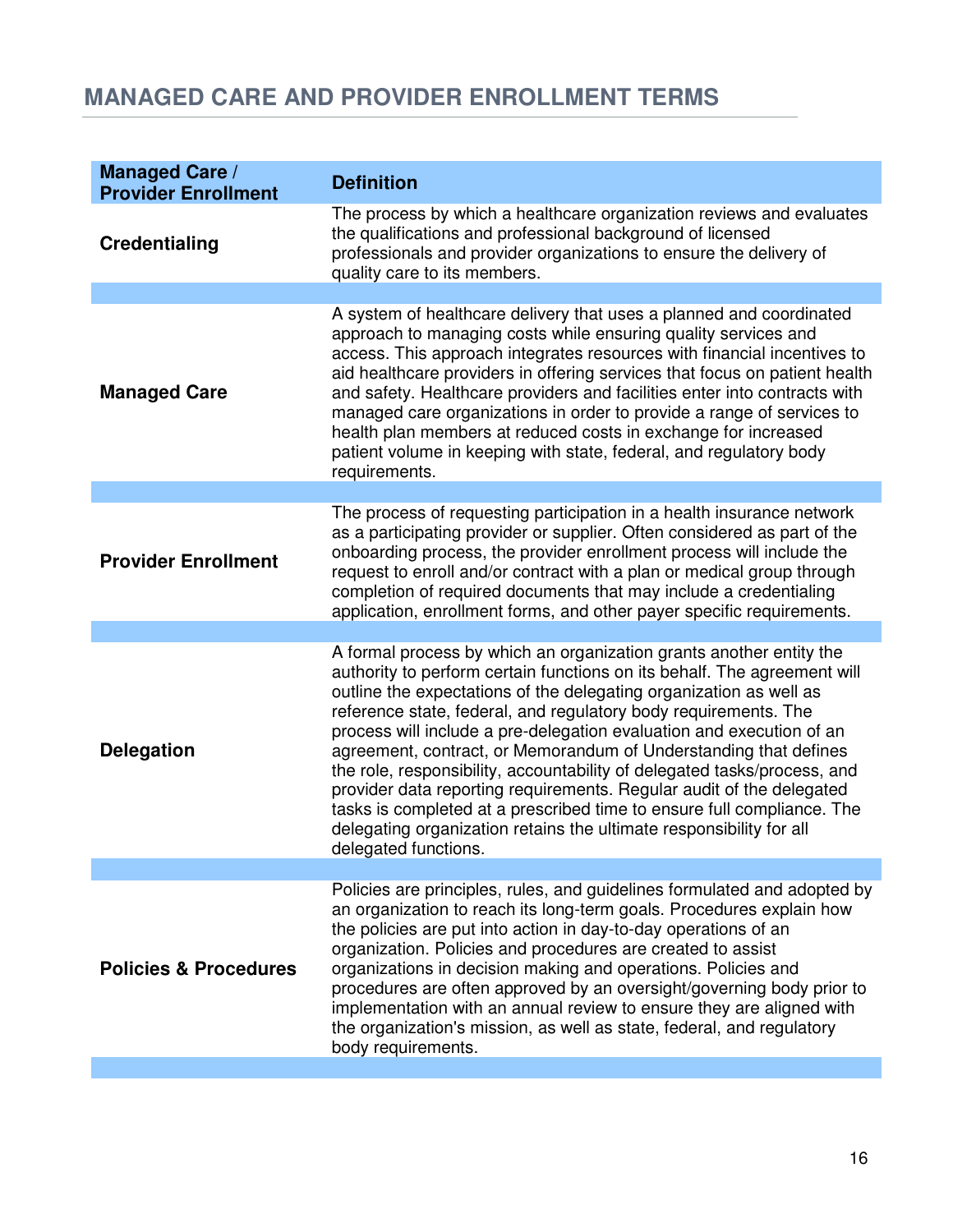| <b>Credentialing</b><br><b>Verification</b><br><b>Organization (CVO)</b> | A credentials verification organization (CVO) is an organization that<br>gathers data and verifies the credentials of doctors and other<br>healthcare practitioners. A CVO typically provides credentialing support<br>to health plans and other entities providing healthcare services to<br>consumers.                                                                                                                                                                                                         |
|--------------------------------------------------------------------------|------------------------------------------------------------------------------------------------------------------------------------------------------------------------------------------------------------------------------------------------------------------------------------------------------------------------------------------------------------------------------------------------------------------------------------------------------------------------------------------------------------------|
|                                                                          |                                                                                                                                                                                                                                                                                                                                                                                                                                                                                                                  |
| <b>URAC Accreditation</b>                                                | URAC Accreditation ensures a meaningful, rigorous, and fair<br>credentialing process that protects both patients and providers from<br>poor credentialing practices. Credentialing is a critical function that<br>allows healthcare organizations to properly identify qualified healthcare<br>practitioners for participation in their networks. The accreditation<br>process is an important way to protect patients and to minimize legal<br>exposure for healthcare organizations due to malpractice claims. |
|                                                                          |                                                                                                                                                                                                                                                                                                                                                                                                                                                                                                                  |
| <b>NCQA Certification</b>                                                | The NCQA Certification Survey includes rigorous onsite and offsite<br>evaluations conducted by a survey team that includes at least one<br>credentialing surveyor and one administrative surveyor. A Review<br>Oversight Committee (ROC) of physicians analyzes the team's findings<br>and assigns a certification status based on the CVO's performance<br>against core standards and the requirements within applicable<br>certification options.                                                              |
|                                                                          |                                                                                                                                                                                                                                                                                                                                                                                                                                                                                                                  |
| <b>AAAHC Accreditation</b>                                               | AAAHC accreditation confirms the organization participates in ongoing<br>self-evaluation, peer review, and education to continuously improve its<br>care and services. The organization also commits to a thorough, on-<br>site survey by AAAHC surveyors, who are themselves healthcare<br>professionals, at least every three (3) years.                                                                                                                                                                       |
| <b>Network Management</b>                                                | Network management is typically a department or division of a<br>Managed Care Organization tasked with ensuring appropriate and<br>adequate provider contracting within their organization's service area to<br>meet the needs of their health plan members.                                                                                                                                                                                                                                                     |
|                                                                          |                                                                                                                                                                                                                                                                                                                                                                                                                                                                                                                  |
| <b>Physician Hospital</b><br><b>Organization (PHO)</b>                   | Physician-Hospital Organizations (PHO) are legal entities formed by<br>physicians and one or more hospitals for the purpose of negotiating<br>contracts with payers/managed care plans. This arrangement allows for<br>the sharing of financial gains while controlling healthcare costs. The<br>PHO will contract directly with the payers, securing one contract that<br>may cover several services; thus eliminating the need for several<br>individual contracts.                                            |
|                                                                          | A licensed or certified professional who provides medical care or                                                                                                                                                                                                                                                                                                                                                                                                                                                |
| <b>Practitioner</b>                                                      | behavioral healthcare services.                                                                                                                                                                                                                                                                                                                                                                                                                                                                                  |
|                                                                          | An institution or organization that provides services, such as a hospital,                                                                                                                                                                                                                                                                                                                                                                                                                                       |
| <b>Provider</b>                                                          | residential treatment center, home healthcare agency, or rehabilitation<br>facility.                                                                                                                                                                                                                                                                                                                                                                                                                             |
|                                                                          |                                                                                                                                                                                                                                                                                                                                                                                                                                                                                                                  |
| <b>Primary Source</b>                                                    | The entity that originally conferred or issued a specific credential. This<br>entity may designate a vendor or organization as a secondary source<br>that may be utilized to provide a true and accurate representation of the<br>credential.                                                                                                                                                                                                                                                                    |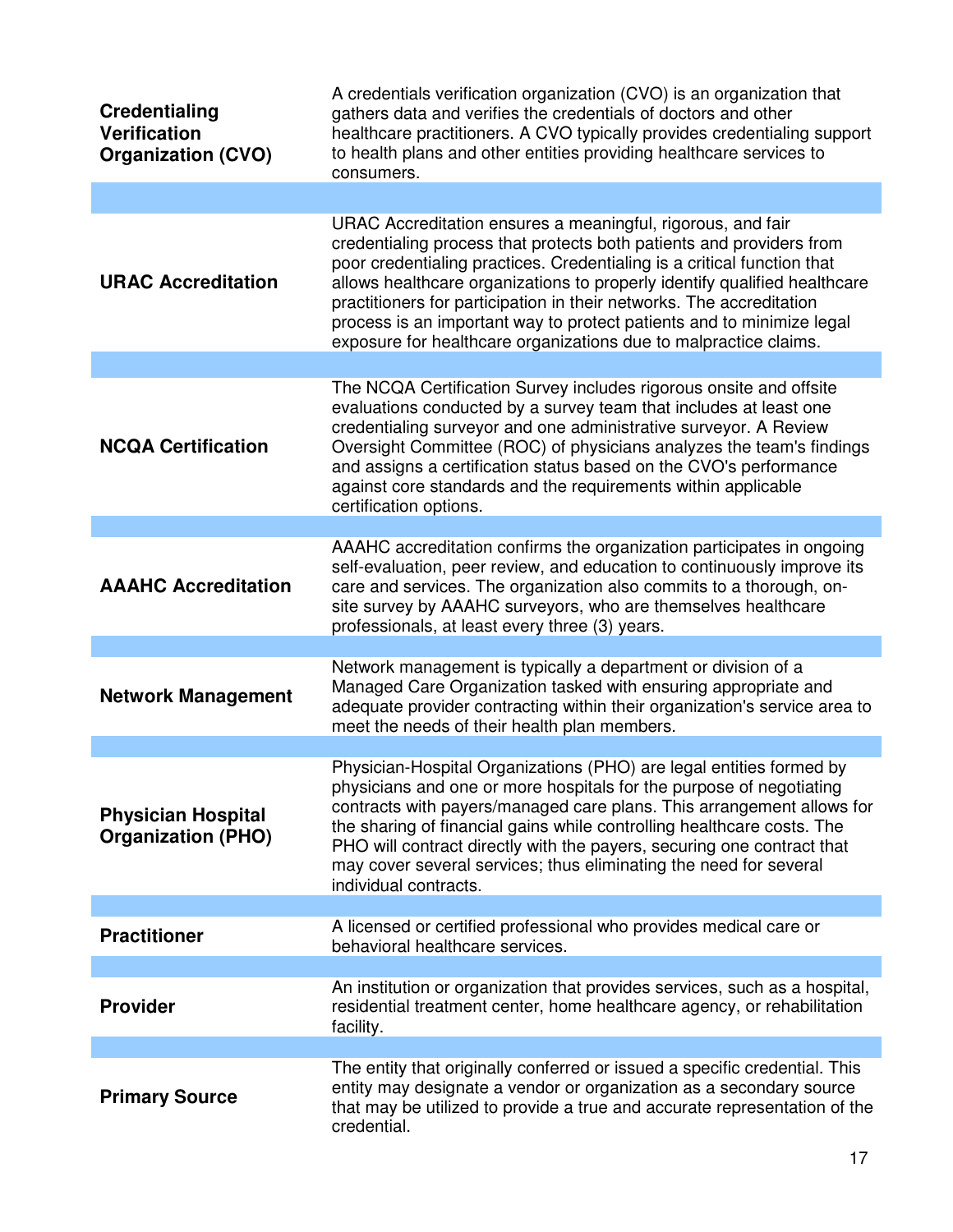| <b>Primary Source</b><br><b>Verification</b>           | Verification of credentialing information directly from the entity (e.g.,<br>state licensing board) that conferred or issued the original credential.<br>Primary Source Verification is documented verification by an entity that<br>issued a credential, such as a medical school or residency program,<br>indicating that an individual's statement of possession of a credential is<br>true. Verification can be done by mail, fax, telephone, or electronically,<br>provided the means by which it is obtained are documented and<br>measures are taken to demonstrate there was no interference in the<br>communication by an outside party. |
|--------------------------------------------------------|---------------------------------------------------------------------------------------------------------------------------------------------------------------------------------------------------------------------------------------------------------------------------------------------------------------------------------------------------------------------------------------------------------------------------------------------------------------------------------------------------------------------------------------------------------------------------------------------------------------------------------------------------|
|                                                        |                                                                                                                                                                                                                                                                                                                                                                                                                                                                                                                                                                                                                                                   |
| <b>Organizational Provider</b>                         | An institution or organization that provides medical service. Examples<br>include but are not limited to hospitals, residential treatment centers,<br>home health facilities, ambulatory surgery centers, etc.                                                                                                                                                                                                                                                                                                                                                                                                                                    |
|                                                        |                                                                                                                                                                                                                                                                                                                                                                                                                                                                                                                                                                                                                                                   |
| <b>Provisional</b><br><b>Credentialing</b>             | The process by which a practitioner is authorized by an organization to<br>participate in its network based upon minimum requirements being met.<br>This authorization is provisional for a prescribed period of time during<br>which the collection and verification of all credentials required to meet<br>organizational and NCQA standards have been completed and full<br>approval is given by the organization's decision-making body.                                                                                                                                                                                                      |
|                                                        |                                                                                                                                                                                                                                                                                                                                                                                                                                                                                                                                                                                                                                                   |
| <b>Provider NPI</b>                                    | The National Provider Identifier (NPI) is a unique 10-digit numeric<br>identifier issued to health care providers by the Centers for Medicare<br>and Medicaid Services (CMS) for use in billing transactions. This<br>number does not contain any identifying intelligence about the<br>healthcare provider and includes a check digit in the 10th position. The<br>NPI is permanent and remains with the provider regardless of changes<br>in practice locations.                                                                                                                                                                                |
|                                                        |                                                                                                                                                                                                                                                                                                                                                                                                                                                                                                                                                                                                                                                   |
| <b>Physician</b>                                       | Professionals who are legally authorized by the respective state<br>licensing board to practice medicine. Examples include, but are not<br>limited to, doctors of medicine or osteopathy (MD, DO), doctors of<br>dental medicine or dental surgery (DMD, DDS), doctors of podiatric<br>medicine (DPM), doctors of optometry (OD), and doctors of chiropractic<br>medicine (DC).                                                                                                                                                                                                                                                                   |
| <b>Taxonomy</b>                                        | The Healthcare Provider Taxonomy Code Set established by the<br>Centers for Medicare & Medicaid Services (CMS) is a hierarchical code<br>set that consists of codes, descriptions, and definitions. These codes<br>are designed to categorize the type, classification, and/or specialization<br>of healthcare providers. The Code Set is divided into two sections:<br>Individuals/Groups of Individuals, and Non-Individuals. The Code Set is<br>updated by CMS twice per year, typically effective April 1 and October<br>1.                                                                                                                   |
|                                                        |                                                                                                                                                                                                                                                                                                                                                                                                                                                                                                                                                                                                                                                   |
| <b>Provider Relations</b>                              | Department or division of a Managed Care Organization tasked with<br>providing effective communication and support to contracted providers.                                                                                                                                                                                                                                                                                                                                                                                                                                                                                                       |
|                                                        |                                                                                                                                                                                                                                                                                                                                                                                                                                                                                                                                                                                                                                                   |
| <b>Preferred Provider</b><br><b>Organization (PPO)</b> | Health insurance arrangement that awards participants discounts in<br>cost for obtaining services from providers within the insurance plan's<br>network, while still providing coverage for out-of-network services.                                                                                                                                                                                                                                                                                                                                                                                                                              |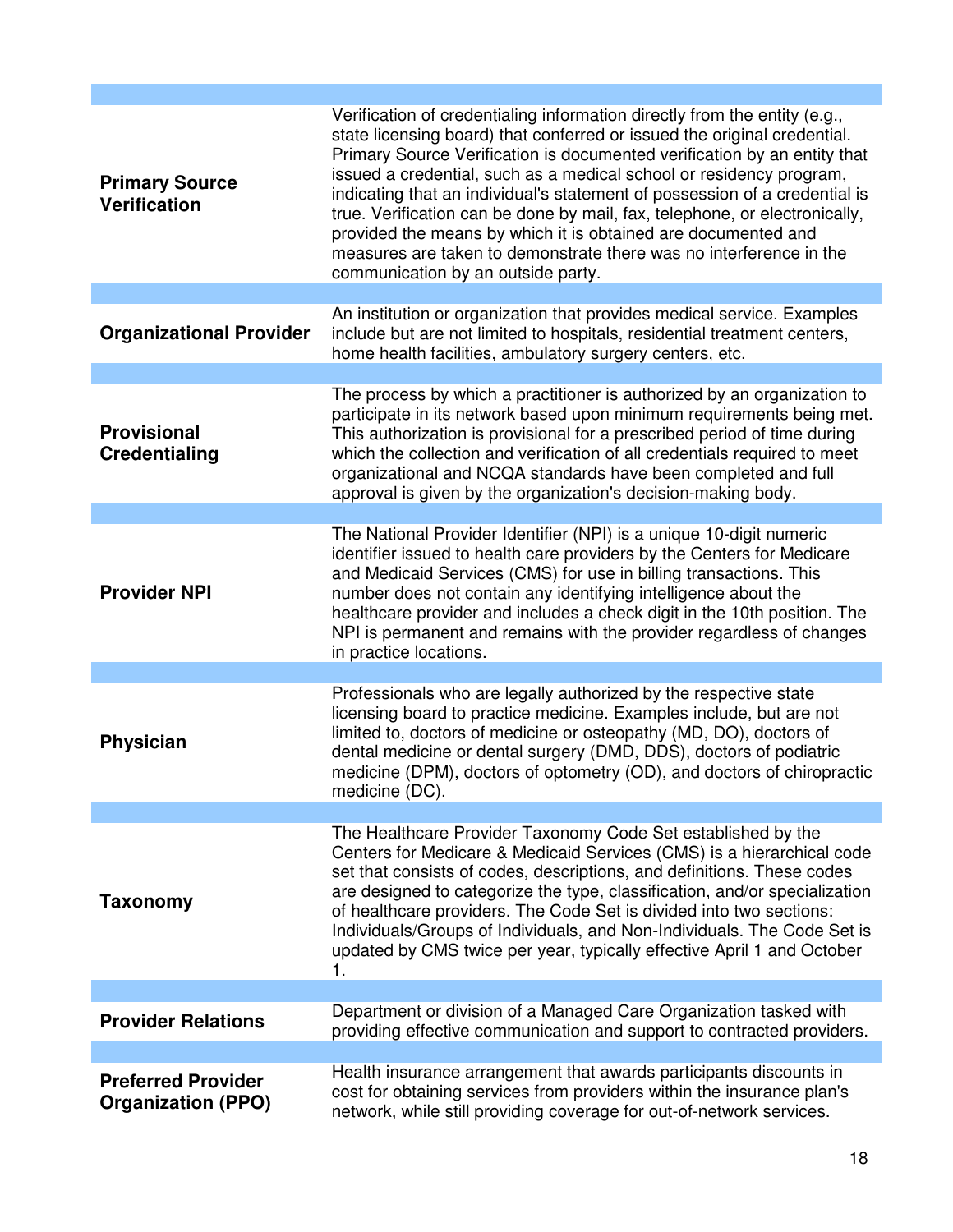| <b>ICD-10</b>                                                                                     | The International Classification of Diseases (ICD) is a billing code<br>system created by the Centers for Medicare & Medicaid Services<br>(CMS) for governmental and health provider claims processing and<br>billing. ICD-10 includes over 75,000 codes.                                                                                                                                                                                                                                                                                                                                                                                                                                                                                                                                                                                                                                                                |
|---------------------------------------------------------------------------------------------------|--------------------------------------------------------------------------------------------------------------------------------------------------------------------------------------------------------------------------------------------------------------------------------------------------------------------------------------------------------------------------------------------------------------------------------------------------------------------------------------------------------------------------------------------------------------------------------------------------------------------------------------------------------------------------------------------------------------------------------------------------------------------------------------------------------------------------------------------------------------------------------------------------------------------------|
| <b>Incident To</b>                                                                                | "Incident to" services are non-physician services or supplies that are<br>furnished as an integral but incidental part of a physician's professional<br>services; sometimes known as ancillary services. When billed to<br>Medicare, these services are billed as Part B services as if personally<br>provided by the physician and are paid under the physician fee<br>Note: "Incident to" services are<br>schedule.<br>also relevant to services supervised by certain non-physician<br>practitioners such as physician assistants, nurse practitioners, clinical<br>nurse specialists, nurse midwives, or clinical psychologists. These<br>services are subject to the same requirements as physician-supervised<br>services. Remember that "incident services" supervised by non-<br>physician practitioners are reimbursed at 85 percent of the physician<br>fee schedule. (Refer to CMS for current requirements). |
|                                                                                                   |                                                                                                                                                                                                                                                                                                                                                                                                                                                                                                                                                                                                                                                                                                                                                                                                                                                                                                                          |
| <b>Independent Physician</b><br><b>Association</b><br>(IPA)/Physician<br><b>Organization (PO)</b> | An Independent Practice Association (IPA) or Physician Organization<br>(PO) is a legal entity organized and directed by physicians in private<br>practice to negotiate contracts with insurance companies on their<br>behalf. Contracts can be negotiated per capita rate, flat retainer fee, or<br>negotiated fee-for-service basis. The typical IPA encompasses all<br>specialties, but an IPA can be solely for primary care or single specialty<br>area.                                                                                                                                                                                                                                                                                                                                                                                                                                                             |
|                                                                                                   |                                                                                                                                                                                                                                                                                                                                                                                                                                                                                                                                                                                                                                                                                                                                                                                                                                                                                                                          |
| <b>Managed Behavioral</b><br><b>Health Care</b><br><b>Organization (MBHO)</b>                     | An organization that combines the functions of health insurance,<br>delivery of care, and administration but specializes in the behavioral<br>health setting. May consist of affiliated and/or owned hospitals,<br>physicians, and others that provide a wide range of coordinated health<br>services.                                                                                                                                                                                                                                                                                                                                                                                                                                                                                                                                                                                                                   |
| <b>Managed Care</b><br><b>Organization (MCO)</b>                                                  | An organization that combines the functions of health insurance,<br>delivery of care, and administration in the acute care setting. May<br>consist of affiliated and/or owned hospitals, physicians, and others that<br>provide a wide range of coordinated health services.                                                                                                                                                                                                                                                                                                                                                                                                                                                                                                                                                                                                                                             |
|                                                                                                   |                                                                                                                                                                                                                                                                                                                                                                                                                                                                                                                                                                                                                                                                                                                                                                                                                                                                                                                          |
| <b>Health Maintenance</b><br><b>Organization (HMO)</b>                                            | An organization that awards participants discounts in cost for obtaining<br>services from providers within the insurance plan's network. There is<br>no coverage for services from of out-of-network providers.                                                                                                                                                                                                                                                                                                                                                                                                                                                                                                                                                                                                                                                                                                          |
|                                                                                                   |                                                                                                                                                                                                                                                                                                                                                                                                                                                                                                                                                                                                                                                                                                                                                                                                                                                                                                                          |
| <b>Point of Service (POS)</b>                                                                     | Managed care plan that combines HMO and PPO plans wherein it<br>awards participants discounts in the cost of obtaining services from<br>providers within the insurance plan's network and provides partial<br>coverage for services from out-of-network providers.                                                                                                                                                                                                                                                                                                                                                                                                                                                                                                                                                                                                                                                       |
|                                                                                                   |                                                                                                                                                                                                                                                                                                                                                                                                                                                                                                                                                                                                                                                                                                                                                                                                                                                                                                                          |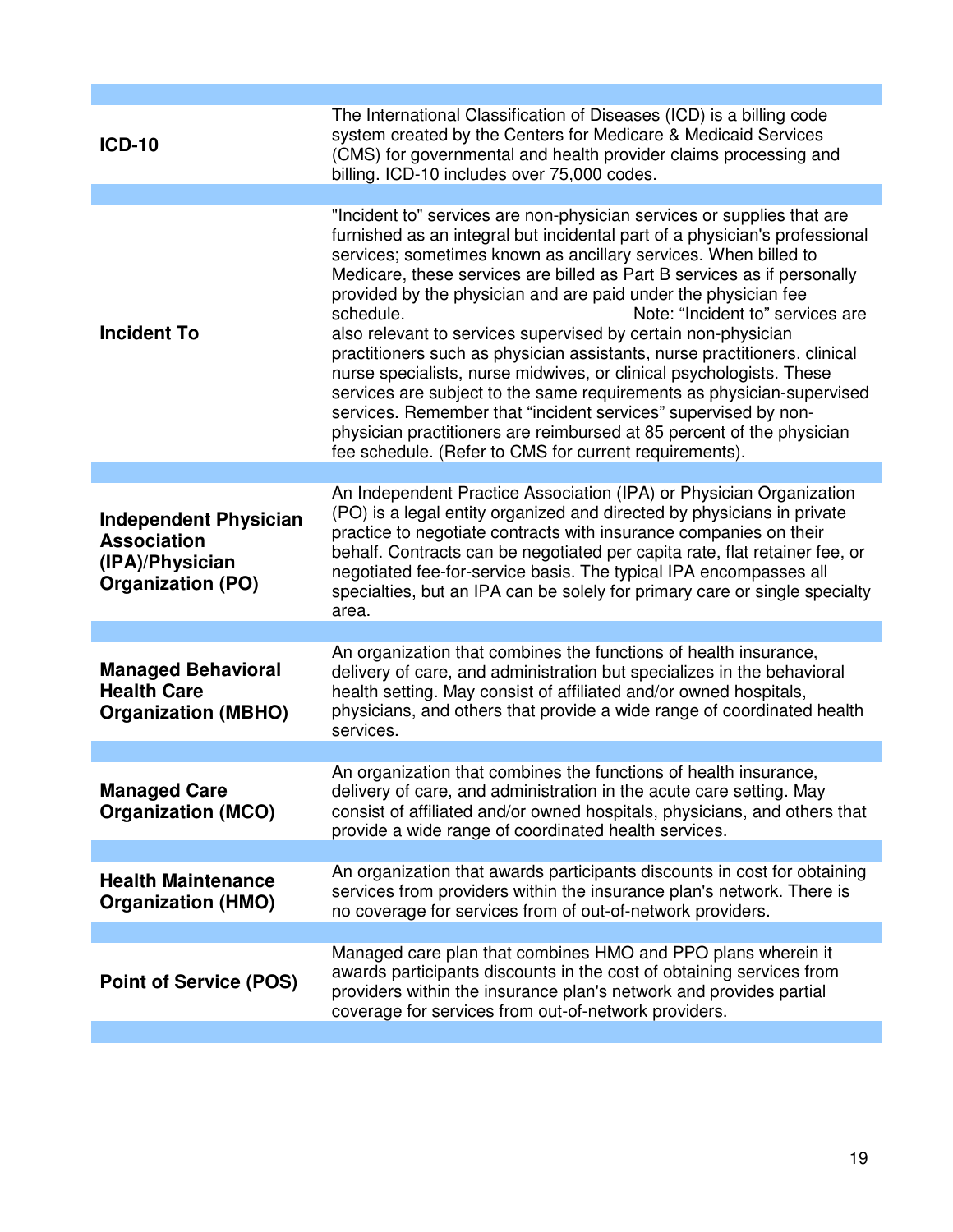# **MANAGED CARE RESOURCES**

| Organization                                                                                                         | Website                                                                                                            | <b>Description</b> |
|----------------------------------------------------------------------------------------------------------------------|--------------------------------------------------------------------------------------------------------------------|--------------------|
| <b>Center for Medicare</b><br>and Medicaid<br><b>Services (CMS)</b><br><b>CMS-Medical</b><br><b>Learning Network</b> | www.cms.gov<br>www.cms.gov/outreach-and-<br>education/medicare-learning-<br>network-<br>mln/mlnproducts/index.html |                    |
|                                                                                                                      |                                                                                                                    |                    |
| <b>National Committee</b><br>for Quality<br><b>Assurance (NCQA)</b>                                                  | www.ncqa.org                                                                                                       |                    |
|                                                                                                                      |                                                                                                                    |                    |
| <b>URAC</b>                                                                                                          | www.urac.org                                                                                                       |                    |
|                                                                                                                      |                                                                                                                    |                    |
| <b>Accreditation</b><br><b>Association for</b><br><b>Ambulatory Health</b><br>Care (AAAHC)                           | www.aaahc.org                                                                                                      |                    |
|                                                                                                                      |                                                                                                                    |                    |
| <b>CAQH</b>                                                                                                          | www.cagh.org                                                                                                       |                    |